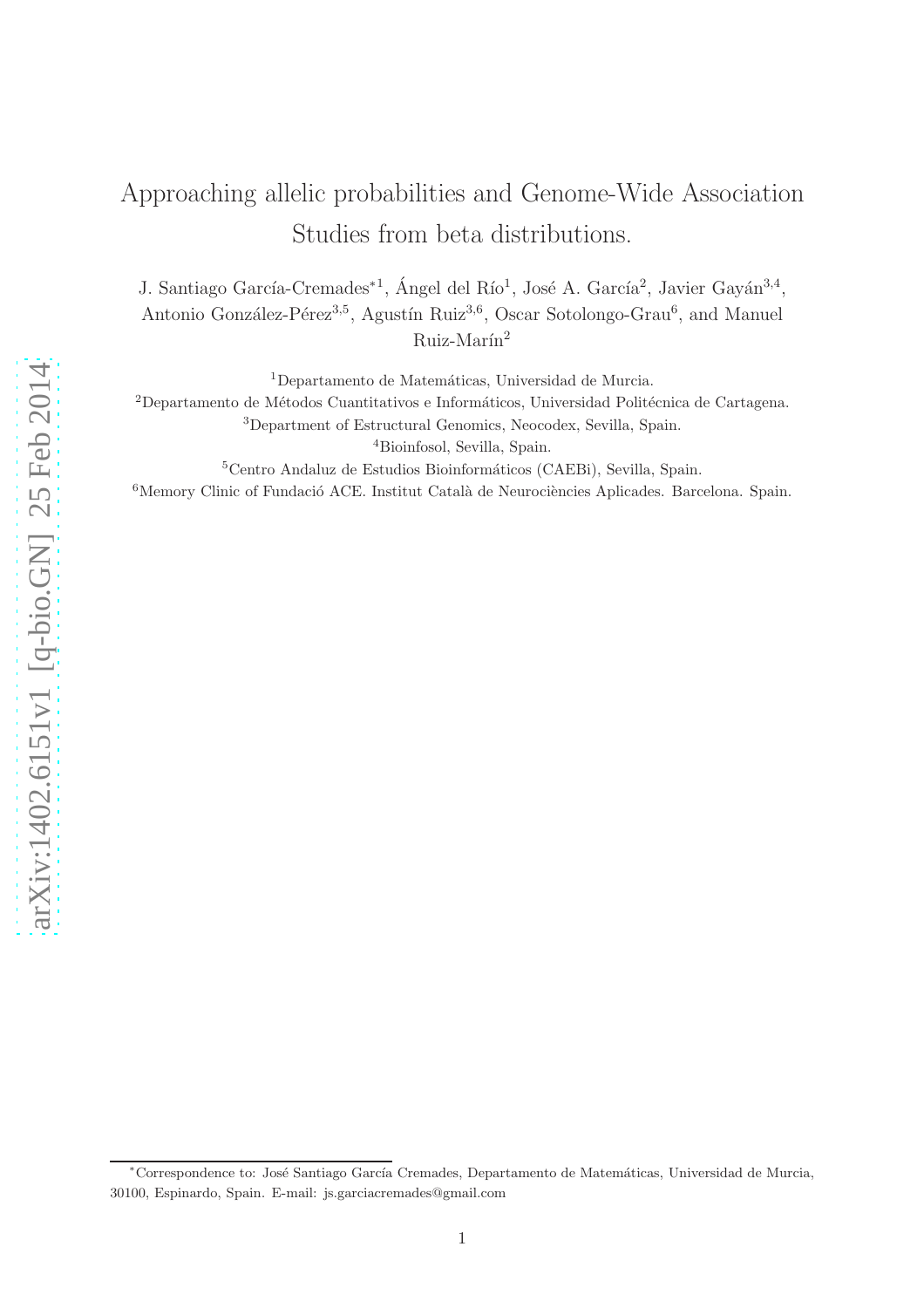#### Abstract

In this paper we have proposed a model for the distribution of allelic probabilities for generating populations as reliably as possible. Our objective was to develop such a model which would allow simulating allelic probabilities with different observed truncation and degree of noise. In addition, we have also introduced here a complete new approach to analyze a genome-wide association study (GWAS) dataset, starting from a new test of association with a statistical distribution and two effect sizes of each genotype. The new methodological approach was applied to a real data set together with a Monte Carlo experiment which showed the power performance of our new method. Finally, we compared the new method based on beta distribution with the conventional method (based on Chi-Squared distribution) using the agreement Kappa index and a principal component analysis (PCA). Both the analyses show found differences existed between both the approaches while selecting the single nucleotide polymorphisms (SNPs) in association.

Keywords: GWAS; case-control study; allelic probability; beta distribution

### 1 Introduction

A fundamental point in a genome-wide association study (GWAS) is to define a model for allelic probabilities. A good model must strongly depend on the observed truncation and the degree of noise that distort the observed (empirical) distribution from the expected one. By controlling the truncation and the degree of noise, allelic probabilities can be simulated in a more reliable scenario.

The Human Genome Project [\(Lander et al.](#page-23-0) [\[2001\]](#page-23-0)) and the successive improvements on physical and genetic maps of the human genome have boosted the post-genome era [\(Altshuler et al.](#page-22-0) [\[2010\]](#page-22-0), [Frazer et al.](#page-22-1) [\[2007](#page-22-1)], [Sachidanandam et al.](#page-23-1) [\[2001](#page-23-1)]). Concomitant technological achievements in the genetic field have been successfully applied to uncover thousands of genetic variants linked to multiple phenotypes. The deep characterization of loci involved in both Mendelian and complex disorders will further help in improving diagnostic resolution and, ultimately, provide clues on the design of next generation therapeutics based on etiology, rather than in symptoms or clinical findings.

The genome-wide association studies (GWAS) appear to be unstoppable. The development of high density genome-wide panels of single nucleotide polymorphism (SNPs) and its application to bio-banked samples, accumulated during the last century, are the key elements explaining GWAS emergence. Till, date ongoing GWAS projects have published 1350 GWAS documents and more than 1800 GWAS significant loci (<www.genome.gov/gwastudies>; Freeze Dec/2012) [\(Hindorff et al.](#page-23-2) [\[2009](#page-23-2)]). The new loci have been detected using relatively well standardized methods based on linear additive models with or without covariants, a case-control design, by applying extensive quality control to raw genotyping data, by increasing density of markers based on inference of many non-genotyped markers using high performance computation (HPC), imputation techniques and by increasingly improved reference panels of single nucleotides polymorphisms (SNPs) [\(de Bakker et al.](#page-22-2) [\[2008](#page-22-2)]).

In spite of these successes, most GWAS findings, typically of small effect sizes, leave a large fraction of disease susceptibility still unexplained; a phenomenon commonly known as "the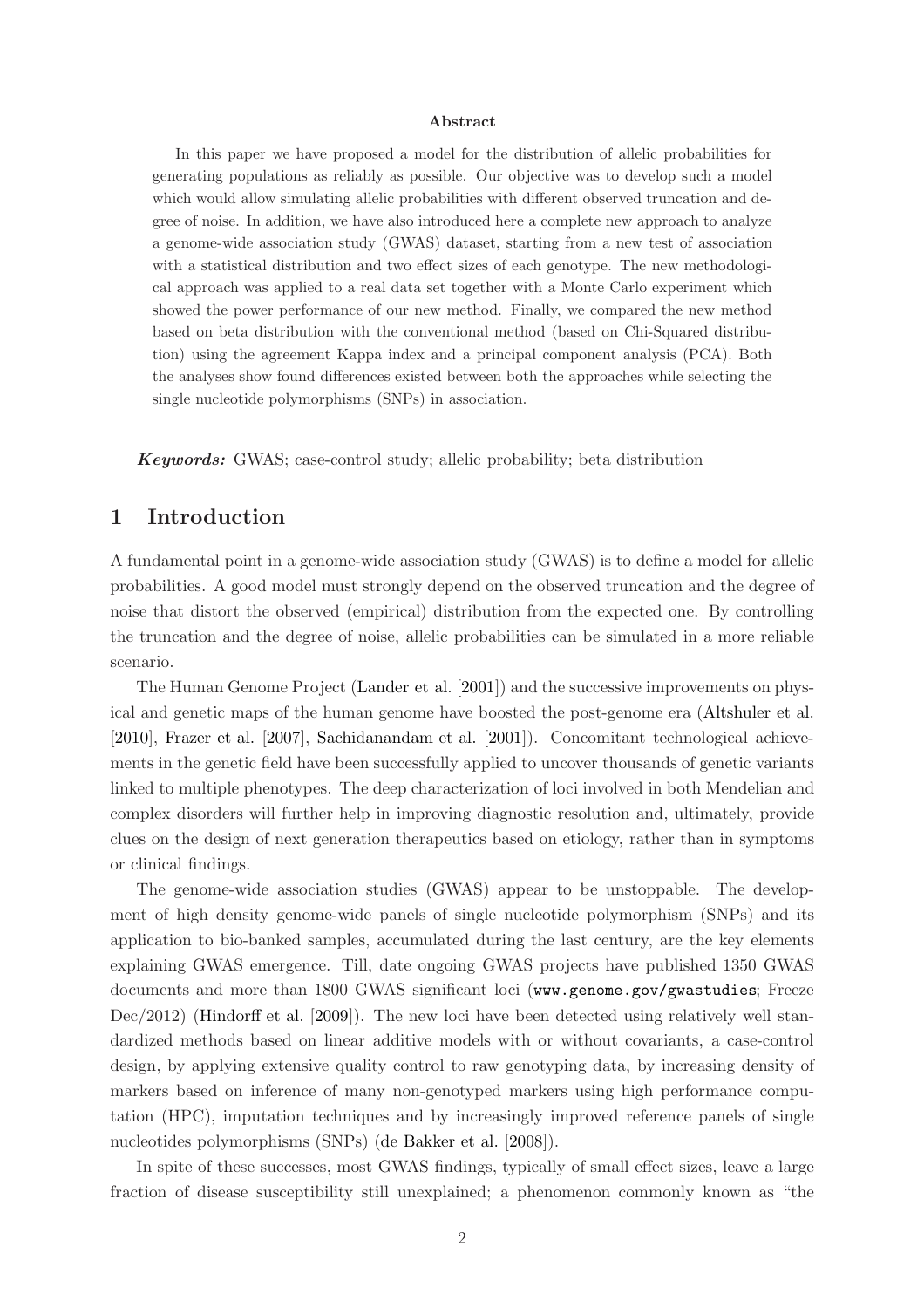case of the missing heritability" [\(Meesters et al.](#page-23-3) [\[2012\]](#page-23-3)). Several potential explanations for this phenomenon were proposed [\(Manolio et al.](#page-23-4) [\[2009](#page-23-4)]). An excessive simplification of statistical methods applied to GWAS datasets might account for this problem. In this regard, allelic and additive models pervasively applied to GWAS data could be the genuine spherical cow [\(Shelton and Cliffe](#page-23-5) [\[2007](#page-23-5)]) on genetic research. Therefore, it is necessary to perform a continuous re-analysis and re-cycling of GWAS data by applying novel statistical methods to uncover those loci that match poorly with linear models (see Ruiz-Marín et al. [\[2010](#page-23-6)]).

Here, we have proposed a model for the distribution of allelic probabilities which allows to simulate allelic probabilities with different observed truncation and degree of noise. We have also introduced a complete new approach to GWAS analysis, starting from a new test for association and two effect sizes of each genotype. The new methodological approach was applied to a real data set together with a Monte Carlo experiment which showed the power performance of our new method and compared the new method with the conventional method.

### 2 Materials and Methods

### 2.1 Modeling Allelic Probability Distribution

Allele frequency refers to the proportion of a certain allele on a genetic locus of population. These proportions often exhibit extra variation that cannot be explained by a simple binomial distribution. The proportion (or binomial parameter  $p$ ) does not remain constant in the course of collecting data. Considering the situation, it would be useful to assume that the binomial parameter  $p$  varies between observations. The data could be described assuming one of many continuous distributions for  $p, 0 < p < 1$ . However, the most sensible distribution for p is the beta distribution, because it is the natural conjugate prior distribution in the Bayesian sense.

It is well known that most SNPs present a very low minor allele frequency (MAF), close to either 0 or 1 depending on the codification. However, these SNPs with very low MAF are systematically excluded from GWAS. After elimination, it is often assumed that the allele frequencies follow a uniform distribution. This is consistent with the beta approach, because the uniform distribution in the interval [0,1] is the beta distribution with parameters  $\alpha = \beta = 1$ . However, the observed distribution of allelic frequencies is not quite uniform. Therefore, a finer analysis of the observed distribution is required.

The beta distribution with parameters  $\alpha$  and  $\beta$  is denoted by Beta $(\alpha, \beta)$  and has the following probability density function (PDF)

$$
f(a) = \begin{cases} \frac{\mathcal{B}_{\alpha,\beta}(a)}{\int_0^1 \mathcal{B}_{\alpha,\beta}(r) dr}, & \text{if } 0 < a < 1; \\ 0, & \text{otherwise.} \end{cases}
$$

where  $B_{\alpha,\beta}(a) = a^{\alpha-1}(1-a)^{\beta-1}$  and  $0 < \alpha, \beta \le 1$ . The mean  $\mu$  and variance  $\sigma^2$  of  $Beta(\alpha,\beta)$ are given by

<span id="page-2-0"></span>
$$
\mu = \frac{\alpha}{\alpha + \beta}, \quad \sigma^2 = \frac{\alpha \beta}{(\alpha + \beta)^2 (\alpha + \beta + 1)}.
$$
\n(1)

Notice that the parameters  $\alpha$  and  $\beta$  are determined by the mean and variance [\(1\)](#page-2-0) by the following formulae:

$$
\alpha = \frac{\mu(\mu - \mu^2 - \sigma^2)}{\sigma^2}, \quad \beta = \frac{(1 - \mu)(\mu - \mu^2 - \sigma^2)}{\sigma^2}.
$$
 (2)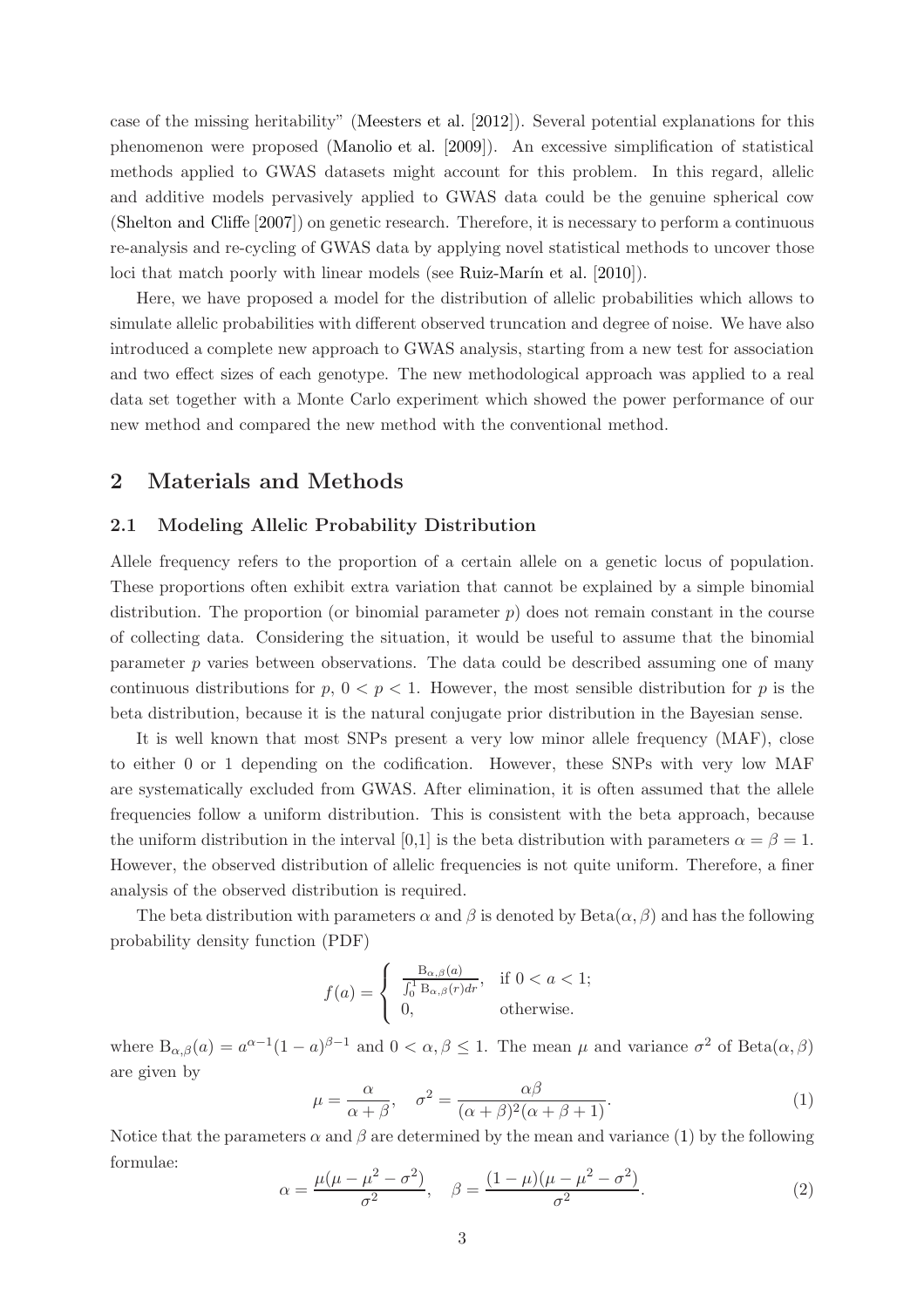In order to define variables, we assumed the allelic probability as the probability that one of the possible alleles occurs. For this, we denoted the two most frequent alleles as  $A$  and  $B$ , respectively. This symbolic association was performed at random with equal probability. The allelic probability is defined as the probability of the occurrence of the allele denoted as A. This introduces a random variable, referred as *allelic probability*  $(AP)$ .

As explained above, since the values of  $\mathcal{AP}$  are proportions, the random variable  $\mathcal{AP}$  can be modeled with a beta distribution  $Beta(\alpha, \beta)$ . As the chosen allele is determined at random the mean of  $\mathcal{AP}$  should be 0.5. In terms of the beta distribution this implies that  $\alpha = \beta$ .

However, the beta distribution is not enough to properly model the allelic probability distribution in a real dataset. There are several considerations that we must take into account to explain this situation. For example, the commercial genome-wide SNP chips designs or quality controls (QC) applied to the genotyping studies, regularly exclude the SNPs with very small MAF, those with Hardy Weinberg disequilibrium, and those with a poor quality, etc. Furthermore, the incorporation of imputation methods may also introduce bias in genome-wide allelic distribution by imputing preferentially those SNPs with a higher MAF and those located in regions in strong linkage disequilibrium. Thus, one cannot assume that  $\mathcal{AP}$  takes all the values in the interval [0, 1]. Either design-based or QC-based pruning of SNPs induce a truncation of beta distribution.

Therefore, we may consider the random variable  $\mathcal{AP}_t$  of the truncated allelic probabilities in a GWAS with the truncation t, following a beta distribution truncated in some interval  $[t, 1-t]$ , denoted as  $Beta(\alpha, \alpha, t, 1-t)$ . Its probability density function is given by:

<span id="page-3-0"></span>
$$
g(a) = \begin{cases} \frac{\mathcal{B}_{\alpha,\alpha}(a)}{\int_t^{1-t} \mathcal{B}_{\alpha,\alpha}(r) dr}, & \text{if } t < a < 1-t; \\ 0, & \text{otherwise.} \end{cases}
$$
(3)

Moreover, universal or general truncation exists in commercial chips that have been designed based on data derived from worldwide populations as HapMap or 1000 genome project datasets. In contrast, the DNA samples for a specific study are obtained from local populations. It is well established that SNP frequencies vary geographically due to genetic drift and exceptionally, due to natural selection in specific endemic regions. Therefore, a low MAF in studied local population might not indicate necessarily an equivalent low MAF in worldwide populations. As a consequence, selected SNPs in a commercial chip might not be observed in the local population, yielding a very low MAF that displays allelic probability values close to 0 or 1. To further analyze this phenomenon, we introduced the random variable a priori truncated local allelic probability,  $\mathcal{LAP}_t$ , and the difference  $\mathcal{D}_t = \mathcal{LAP}_t - \mathcal{AP}_t$ , which measures the variation between the universal allelic probability and the local allelic probability of a given SNP.

#### 2.1.1 The local allelic probabilities

We assumed that  $\mathcal{D}_t$  and  $\mathcal{AP}_t$  are independent random variables. To guarantee local allelic probabilities to be bound into the interval [0,1] (see Appendix [A\)](#page-17-0), we assumed that  $\mathcal{D}_t$  is truncated in the interval  $[-t, t]$ . Hence we modeled  $\mathcal{D}_t$  as a truncated normal distribution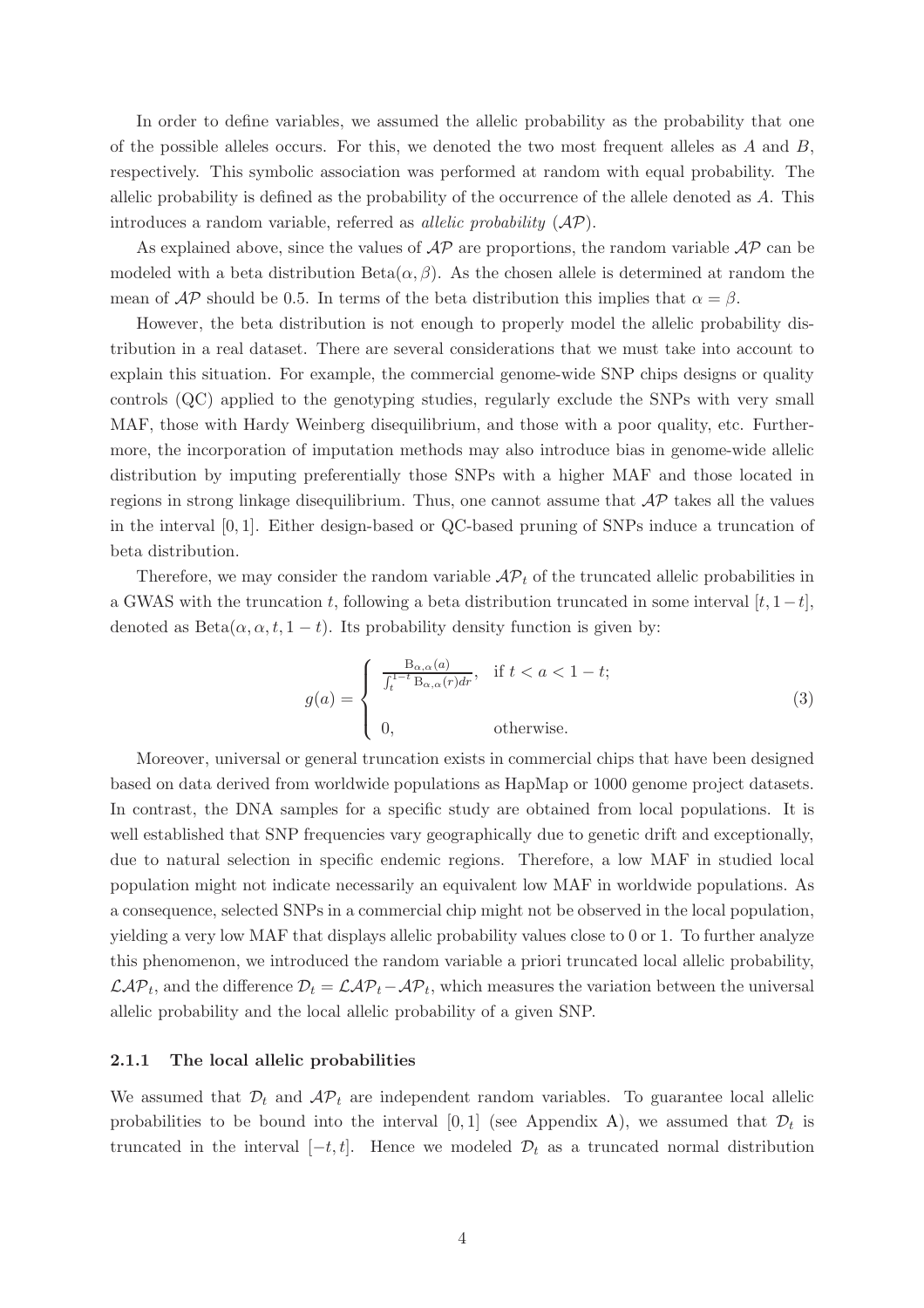$NT(0, \delta, -t, t)$ . Its probability density function is given by:

$$
h(x) = \begin{cases} \frac{n_{0,\delta}(x)}{\int_{-t}^{t} n_{0,\delta}(r) dr}, & \text{if } -t < x < t; \\ 0, & \text{otherwise.} \end{cases}
$$
 (4)

where  $n_{0,\delta}(x) = \frac{1}{\sqrt{2}}$  $rac{x^2}{2\pi}e^{\frac{x^2}{2\delta}}$  $-\overline{e^{2\delta^2}}$  is the probability density function of a Normal distribution with mean zero and standard deviation  $\delta$ . Notice that the mean of  $\mathcal{D}_t$  is equal to zero and its variance is denoted by  $\sigma_D^2$ .

As  $AP_t$  and  $D_t$  were assumed to be independent. The probability density function of

<span id="page-4-1"></span>
$$
\mathcal{LAP}_t = \mathcal{AP}_t + \mathcal{D}_t \tag{5}
$$

is the convolution of the probability density functions of  $\mathcal{AP}_t$  and  $\mathcal{D}_t$ .

As  $\mathcal{AP}_t$  is distributed as  $Beta(\alpha, \alpha, t, 1-t)$ , it is straightforward that its mean should be 0.5. The variance of  $\mathcal{AP}_t$  was calculated using the incomplete beta function and the regularized incomplete beta function as shown in Appendix [B](#page-18-0) [\(19\)](#page-18-1). On the other hand, as  $\mathcal{D}_t$  follows a  $NT(0, \delta, -t, t)$  distribution, its mean value is zero and its variance is given by [\(6\)](#page-4-0).

<span id="page-4-0"></span>
$$
\sigma_D^2 = \delta^2 \left( 1 - \frac{2 \frac{t}{\delta} \phi(\frac{t}{\delta})}{2\Phi(\frac{t}{\delta}) - 1} \right),\tag{6}
$$

where  $\phi$  and  $\Phi$  are the PDF and CDF of the standard normal distribution  $N(0, 1)$  respectively. Moreover, we have  $0 \leq \sigma_D^2 \leq \frac{t^2}{3}$  (see Lemma [B.1\)](#page-19-0). 3

As  $AP_t$  and  $D_t$  are independent, the variance of  $\mathcal{LAP} = AP_t + D_t$  is  $\sigma_l^2 = \sigma_u^2 + \sigma_D^2$  and hence

$$
\sigma_u^2 \le \sigma_l^2 \le \sigma_u^2 + \frac{t^2}{3}.
$$

This last expression includes the variance, taking into the account the noisy data. Indeed, if a higher degree of noise exists, the  $\mathcal{D}_t$  variance can be taken as its maximum value,  $\sigma_D^2 = \frac{t^2}{3}$  $\frac{1}{3}$ . So, in this case, the expression  $\sigma_l^2 \approx \sigma_u^2 + \frac{t^2}{3}$  $\frac{\partial^2}{\partial 3}$  can be used as a good approximation for  $\mathcal{LAP}$ variance.

### <span id="page-4-2"></span>2.1.2 A real data example

In order to illustrate our approach we took the data from a practical case. The GWAS dataset is an imputed GWAS with 1,237,567 SNPs and 1225 individuals genotyped by the Translational Genomics Research Institute (TGEN) [\(Reiman et al.](#page-23-7) [\[2007](#page-23-7)]), previously processed as part of a genome-wide meta-analysis looking for Alzheimer's disease genetic risk factors (Antúnez et al. [\[2011, May 31\]](#page-22-3)).

Figure [1](#page-5-0) shows the comparison between the empirical allele frequencies with the PDF of the uniform  $(A)$ , beta  $(B)$  and truncated beta  $(C)$  distributions, where the empirical allele frequencies are represented by dots and the PDFs are represented by continuous lines. The parameters for the beta and truncated beta distribution were taken for the distribution to have the same mean and variance as the empirical data. Figure [1](#page-5-0) shows that the beta distribution is not good enough to model the empirical allelic frequencies. The observed divergence mainly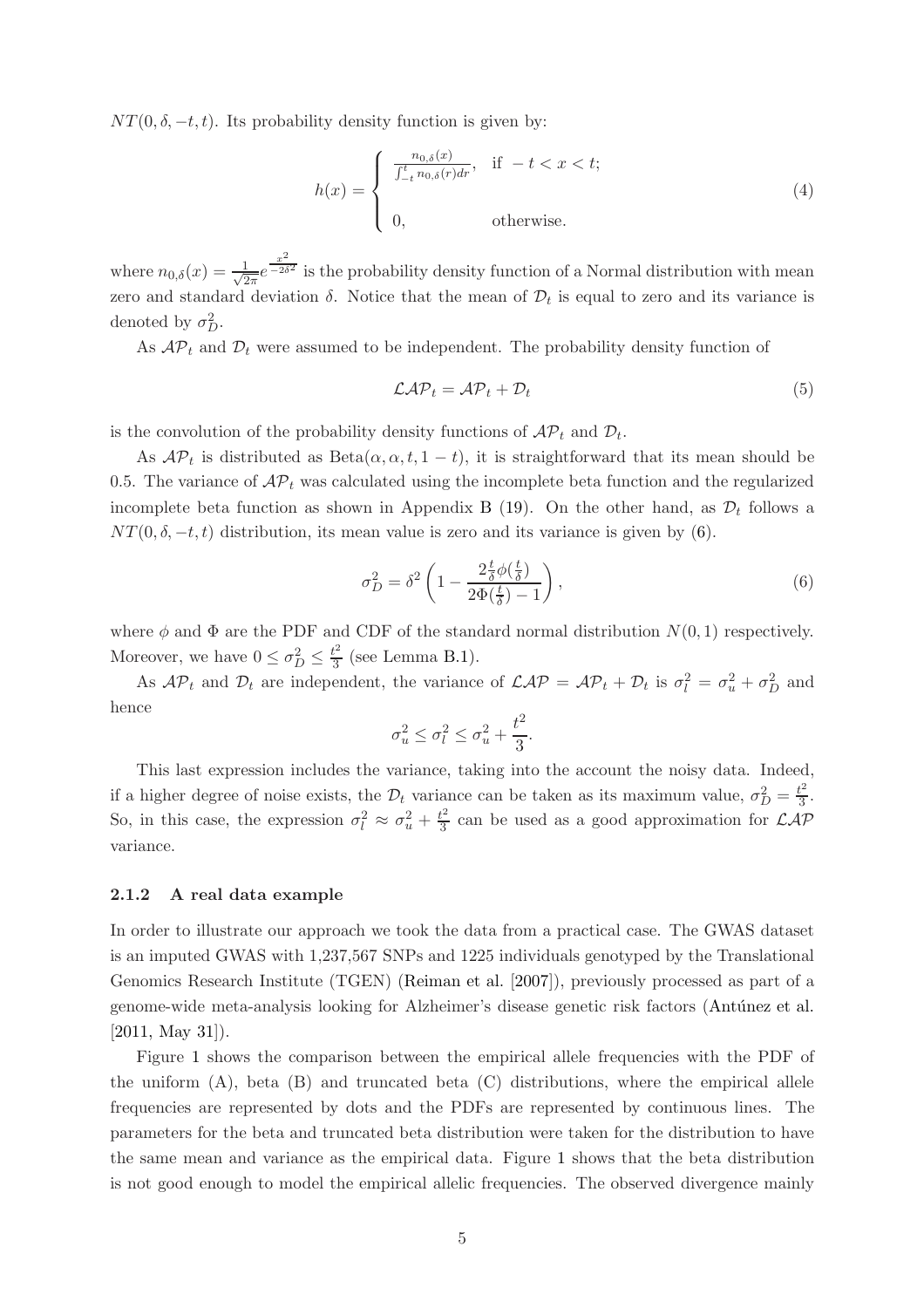occurs in the two tails of the distribution where the theoretical beta distribution increases, while the data dramatically decreases. The observed truncation is attributed to the removal of low MAF alleles during QC and the relative inability of imputation methods to make good inferences for low MAF SNPs.

<span id="page-5-0"></span>

Figure 1: Empirical relative frequencies (dots) and uniform (A), beta (B), and truncated beta (C) PDFs (continuous lines). (A) PDF of uniform distribution in [0, 1]. (B) PDF of Beta  $(\alpha, \beta)$ . (C) PDF of Beta  $(\alpha, \beta, t, 1-t)$ . The parameters  $\alpha$ ,  $\beta$  of the beta distributions are taken to fit the mean and variance of empirical relative frequencies ( $\alpha = \beta = 0.928$ ) and the truncation is computed as the percentile 1 ( $t = 0.0218$ ). The empirical frequencies have been calculated grouping the data in 1000 intervals.

In order to fit the data to equation  $(5)$ , we took t as the percentile 1 of the allelic probabilities:  $t = 0.0218$ . Since  $\sigma_D^2$  belongs to the interval  $[0, \frac{t^2}{3}]$  $\frac{b}{3}$  so that we can estimate  $\sigma_D^2$  as if it is a uniform random variable in such an interval. This means that the expected value of  $\sigma_D^2$  is calculated as  $\sigma_D^2 = \frac{t^2}{6} = 7.9 \cdot 10^{-5}$ . Then, the parameter  $\delta$  can be estimated as  $\delta = 9.59 \cdot 10^{-3}$  from [\(6\)](#page-4-0).

Since t is known,  $\sigma_l$  can be estimated from the sample. As  $\sigma_u$  only depends on the parameters  $\alpha$  and t, the value of  $\alpha$  can be computed by solving (see Appendix [B\)](#page-18-0),

$$
\sigma_u^2 = \sigma_{\alpha,t}^2 = \frac{1}{(4\alpha+2)B(\alpha,\alpha)} \frac{t^{\alpha}(1-t)^{\alpha}(4t-2)}{1-2I_t(\alpha,\alpha)} + \frac{\alpha+1}{4\alpha+2} - \frac{1}{4} = \sigma_l^2 - \frac{t^2}{6},\tag{7}
$$

where  $\sigma_{\alpha,t}^2$  is the variance of the truncated beta distribution. Therefore,  $\alpha = 0.7199$  is obtained from this equation. The three parameters, t,  $\delta$ , and  $\alpha$  determine the  $\mathcal{LAP}_t$  distribution fitting to the dataset. Figure [2](#page-6-0) shows the empirical relative frequencies (dots) and the model of allelic probabilities  $\mathcal{LAP}_t$  (continuous line) with the parameters computed above.

The  $\mathcal{LAP}_t$  model fits much better to a real dataset than the previous analyzed models. This is especially true for the tails of the probability distribution functions. Besides, the mean squared error (MSE) estimator decreases for the new model. As shown in Table [I,](#page-5-1) the minimum MSE is reached for the  $\mathcal{LAP}_t$  model with 70.16% decrease in the MSE when compared with the uniform model.

<span id="page-5-1"></span>Table I: The Mean Squared Error calculated in the four different distributions described fitting the empirical allelic probability grouped in 1000 intervals.

| TGEN AP   Uniform   Beta   Beta   $\mathcal{LAP}_t$ |                                           |  |  |
|-----------------------------------------------------|-------------------------------------------|--|--|
|                                                     | $MSE$   0.0429   0.0517   0.0315   0.0128 |  |  |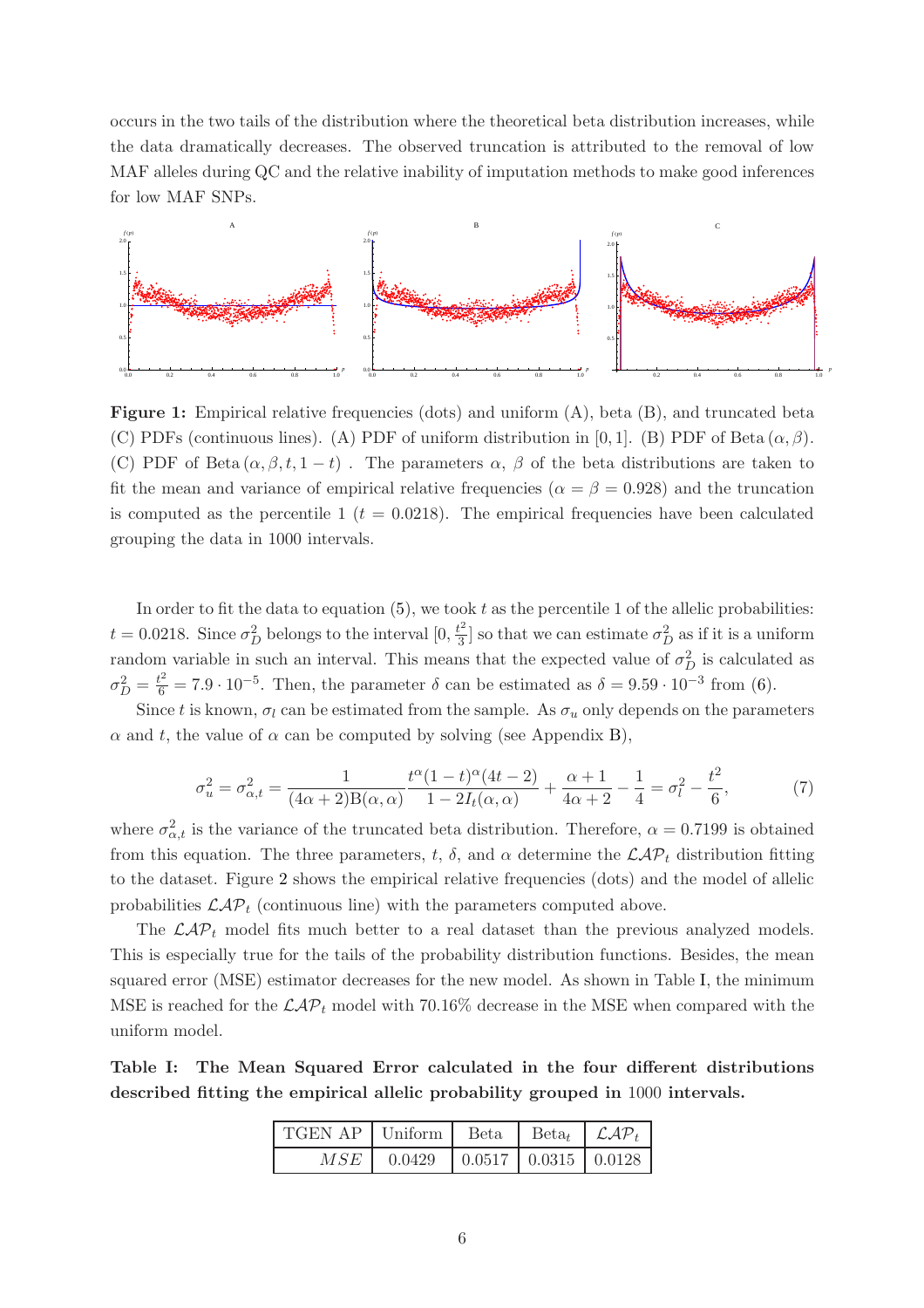#### 2.2 Case-control probabilities

We assumed a GWAS, where a SNP was typed for  $N$  individuals, with  $N_0$  controls and  $N_1$  cases.  $M_s$  denotes the number of individuals which present a certain genotype  $(s)$ .

Next we attempted to test for the following null hypothesis,

$$
H_0: the absence of association in genotype s. \t\t(8)
$$

Notice that under this null, the probability of being case conditioned to having a given genotype s,  $b_s$ , is the same as the probability of being case, b. In order to test this null, the following binomial distribution,  $\text{Bin}(M_s, b_s)$ , consisting of number of cases with genotype s can be considered. Under the null,  $b_s$  can be estimated as  $\hat{b}_s = \hat{b} = N_1/N$ . On the other hand, as we mentioned before that the most sensible distribution for  $b_s$  is the beta distribution, Beta  $(\alpha_{M_s}, \beta_{M_s})$ . This is based on the fact that the beta distribution is the conjugate prior of the binomial distribution [\(MacKay](#page-23-8) [\[2003](#page-23-8)]).

The mean of  $b_s$  can be estimated by  $\mu = \hat{b_s} = \frac{N_1}{N}$  $\frac{N_1}{N}$  and its variance  $\sigma^2 = \frac{\hat{b_s}(1-\hat{b_s})}{M_s} = \frac{N_0 N_1}{N^2 M_s}$ . Since the population under study is finite it is necessary to adjust the variance  $\sigma^2$  for the population size with the finite population correction factor  $\frac{N-M_s}{N-1}$  $\frac{N-M_s}{N-1}$  [\(Isserlis](#page-23-9) [\[1918\]](#page-23-9)). This is specially required when sample size  $M_s$  is not small in comparison with the population size  $N$ , so that  $M_s > 0.05N$ . Therefore, when  $M_s > 5\%N$ , the variance  $\sigma^2$  remains as

$$
\sigma^2 = \frac{N_0 N_1 (N - M_s)}{N^2 M_s (N - 1)}.
$$

<span id="page-6-0"></span>Thus, under the null hypothesis, we can estimate  $\alpha_{M_s}$  and  $\beta_{M_s}$ ,



Figure 2: Empirical relative frequencies (dots) of allelic probabilities of the TGEN sample, with 1, 237, 567 SNPs and PDF of truncated  $Beta(\alpha, \alpha, t) + NT(0, \delta, t)$  (continuous line) with 1225 individuals, where 757 are cases and 468 controls. The empirical relative frequencies were estimated grouping the data in 1000 intervals between [0, 1].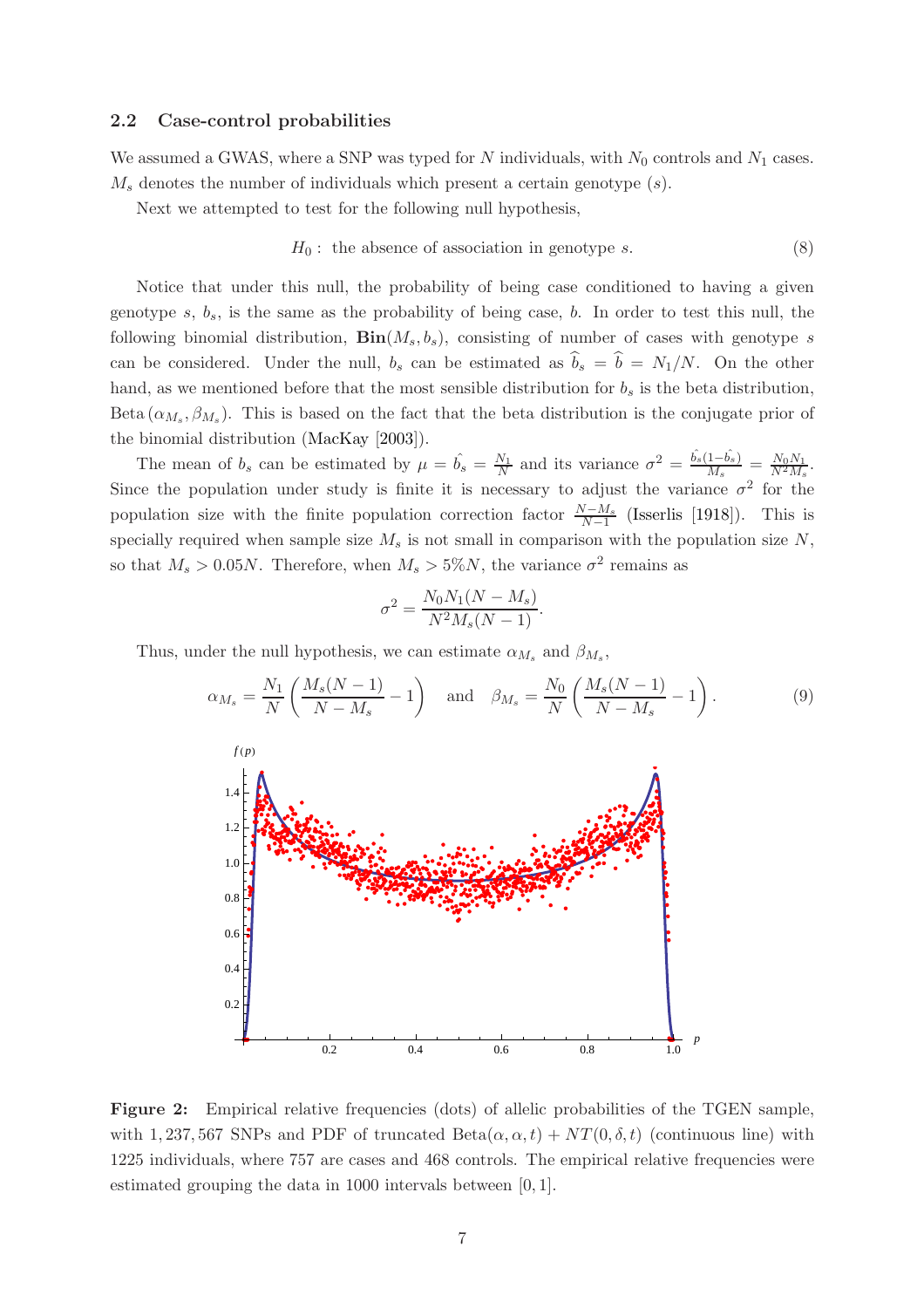Figure [3](#page-7-0) compares the empirical relative frequencies of  $b_s$  in TGEN dataset (dots) with the PDF of Beta  $(\alpha_{M_s}, \beta_{M_s})$  (continuous line) i.e., the beta distribution of  $b_s$  under the null hypothesis, for several values of  $M_s$ .

<span id="page-7-0"></span>

Figure 3: Empirical relative frequencies of  $b_s$  (dots) for genotypes with different numbers of individuals  $(20, \, 50, \, 100, \, 200, \, 500$  and  $800$  of individuals) and PDF of Beta $(\alpha_{M_s}, \beta_{M_s})$  (continuous line).

Thus, we obtained a decision rule for  $H_0$  at a desired confidence interval (CI) as,

<span id="page-7-1"></span>Accept 
$$
H_0
$$
 if  $q_{\epsilon/2} \le b_s \le q_{1-\epsilon/2}$   
Reject  $H_0$  otherwise (10)

where  $\epsilon$  is the type I error,  $q_{\epsilon/2}$  and  $q_{1-\epsilon/2}$  the extreme p-values, and both are tied by the beta distribution as,

$$
\epsilon/2 = Pr(\text{Beta}(\alpha_{M_s}, \beta_{M_s}) < q_{\epsilon/2}) = Pr(\text{Beta}(\alpha_{M_s}, \beta_{M_s}) > q_{1-\epsilon/2}).\tag{11}
$$

Let  $p$  denote the proportion of individuals of the general population which presents a given phenotype, and let  $c_s$  denote the same proportion calculated in the individuals of a sample with a given genotype s. The ratio  $\varphi_s = c_s/p$  is called the effect of the genotype s on the phenotype in a given sample and represents the proportion in which an individual with genotype s has more probability of presenting a phenotype than general population. However, controls are a representation of the population, while cases are a sample of individuals with the phenotype. Therefore, it is possible to use the GWAS to find and estimation for  $c_s$ , (see Appendix [C\)](#page-20-0). Also,  $\varphi_s$  and  $b_s$  can be related as

$$
\varphi_s = \frac{N_0}{N_1} \frac{b_s}{1 - b_s}, \quad b_s = \frac{\varphi_s N_1}{N_0 + \varphi_s N_1}.
$$
\n
$$
(12)
$$

These last expressions allow constructing a decision rule that takes into account the effect  $(\varphi_s)$  of the genotype s.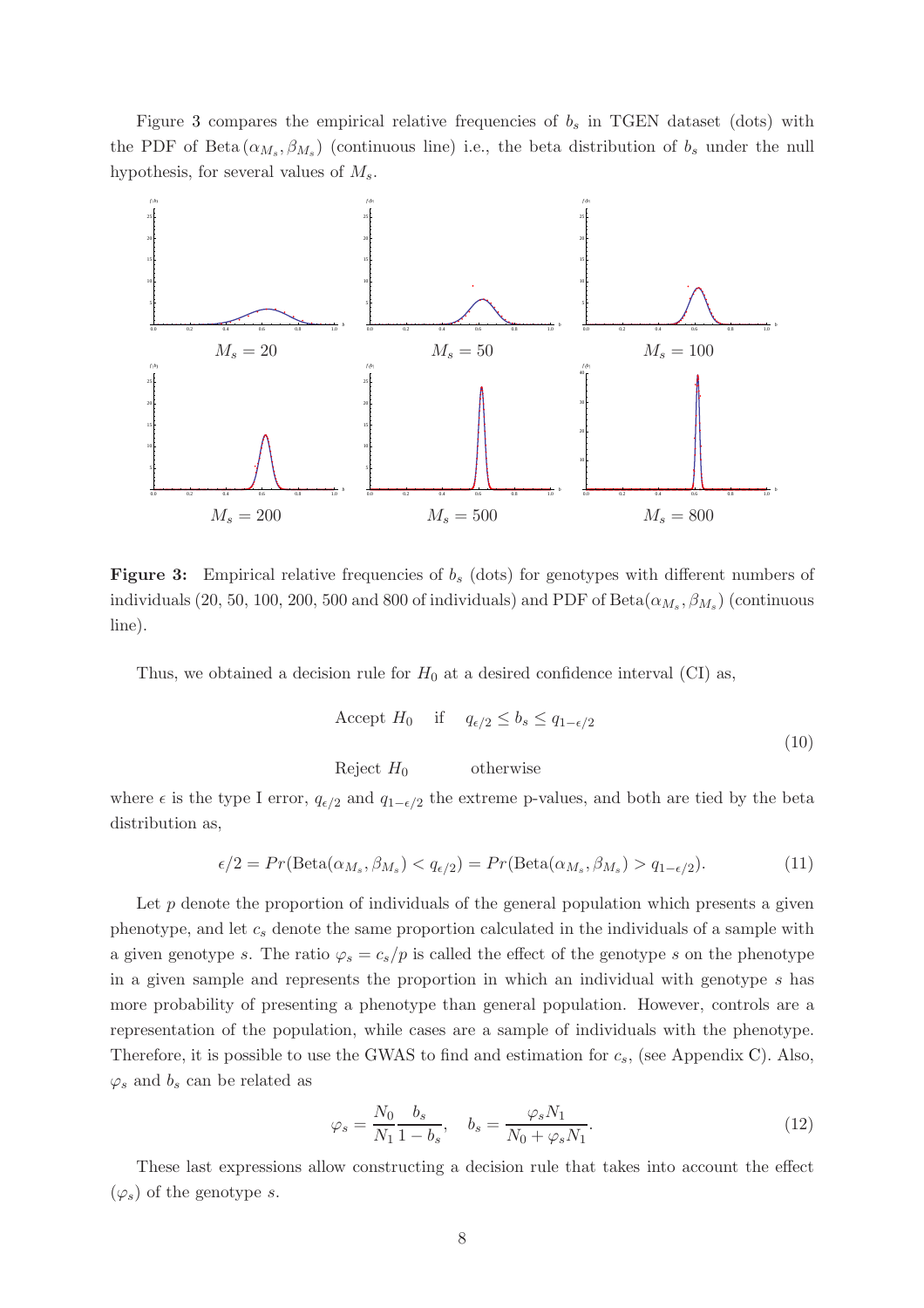The new decision rule is written in the same way as [\(10\)](#page-7-1) but in this case,

<span id="page-8-0"></span>
$$
\epsilon/2 = Pr(\text{Beta}(\xi_0, \xi_1) < q'_{\epsilon/2}) = Pr(\text{Beta}(\xi_0, \xi_1) > q'_{1-\epsilon/2}),\tag{13}
$$

where,

$$
\xi_0 = \frac{\varphi_s N_1}{N_0 + \varphi_s N_1} \left( \frac{M_s (N-1)}{N - M_s} - 1 \right) \text{ and } \xi_1 = \frac{N_0}{N_0 + \varphi_s N_1} \left( \frac{M_s (N-1)}{N - M_s} - 1 \right). \tag{14}
$$

The measured effect, applying the decision rule [\(10\)](#page-7-1)  $(\varphi_s)$ , takes only into account the data contained in the sample. However, the effect  $(\varphi_s)$  that delimits the rejection region for a given confidence level  $\epsilon$  can be computed from decision rule [\(13\)](#page-8-0). Here, we called this effect as the *critical effect* of genotype s, with a certain confidence level  $\epsilon$  and it is denoted as  $\Psi_s^{\epsilon}$  (Appendix [C\)](#page-20-0).

#### 2.2.1 Exploring BT in different genetic models

The test for GWAS explained above, hereafter, would be referred as the Beta Test (BT) that considers each genotype characteristic independently. This approach provides some new possibilities with respect to the conventional association test based on contingency tables and hereafter, would be called as Conventional Test (CT). In univariate CT, one can consider five genotype characteristics corresponding to the two alleles  $(A \text{ and } B)$  and their three possible combinations  $(AA, AB \text{ and } BB)$ , separately.

Many contingency tables can be constructed in the CT by considering two or three genotype characteristics. Similarly, many models can be used for the BT, considering the different nonempty subsets of the genotype characteristic. For example, there are eight possibilities for both univariate CT and BT. However, most of the models are not meaningful for genetic purposes. For example, the allelic feature against the homozygous genotype or the heterozygous presence compared to the dominant model are two comparisons that do not provide useful information. On the other hand, the odds-ratio is not well defined when more than two characteristics are considered.

Therefore, in practice, only five models are used, namely *allelic*  $(A$  versus  $B$ ), *dominant*  $(AA \cup AB$  versus BB), recessive  $(AA$  versus  $AB \cup BB$ ), heterozygous  $(AA \cup BB$  versus AB) and genotype (AA versus AB versus BB).

Next, we focused our attention in the allelic CT model and the alleles A and B of BT models because of the fact that the allelic CT model is the most common model used in GWAS. The relationships among the models can be seen in Appendix [D.](#page-21-0) The remaining models are available from the authors upon request.

#### 2.3 Measuring (or relating) locus effect in BT models

Conventionally, odds-ratio is the effect measure estimated in a case-control GWAS. Let  $OR_a$  be the odds-ratio in allelic model between cases and controls. The magnitude of effect of the allelic CT model  $(OR_a)$  can also be related to the effect of the BT. In other words, the effect of a given model can be expressed as a function of  $OR_a$ .

In order to simulate a case-control population, it is necessary to fix an odds-ratio value, for example,  $OR_a$ , and another parameter like the MAF of a population of controls. Let  $x_0$  be the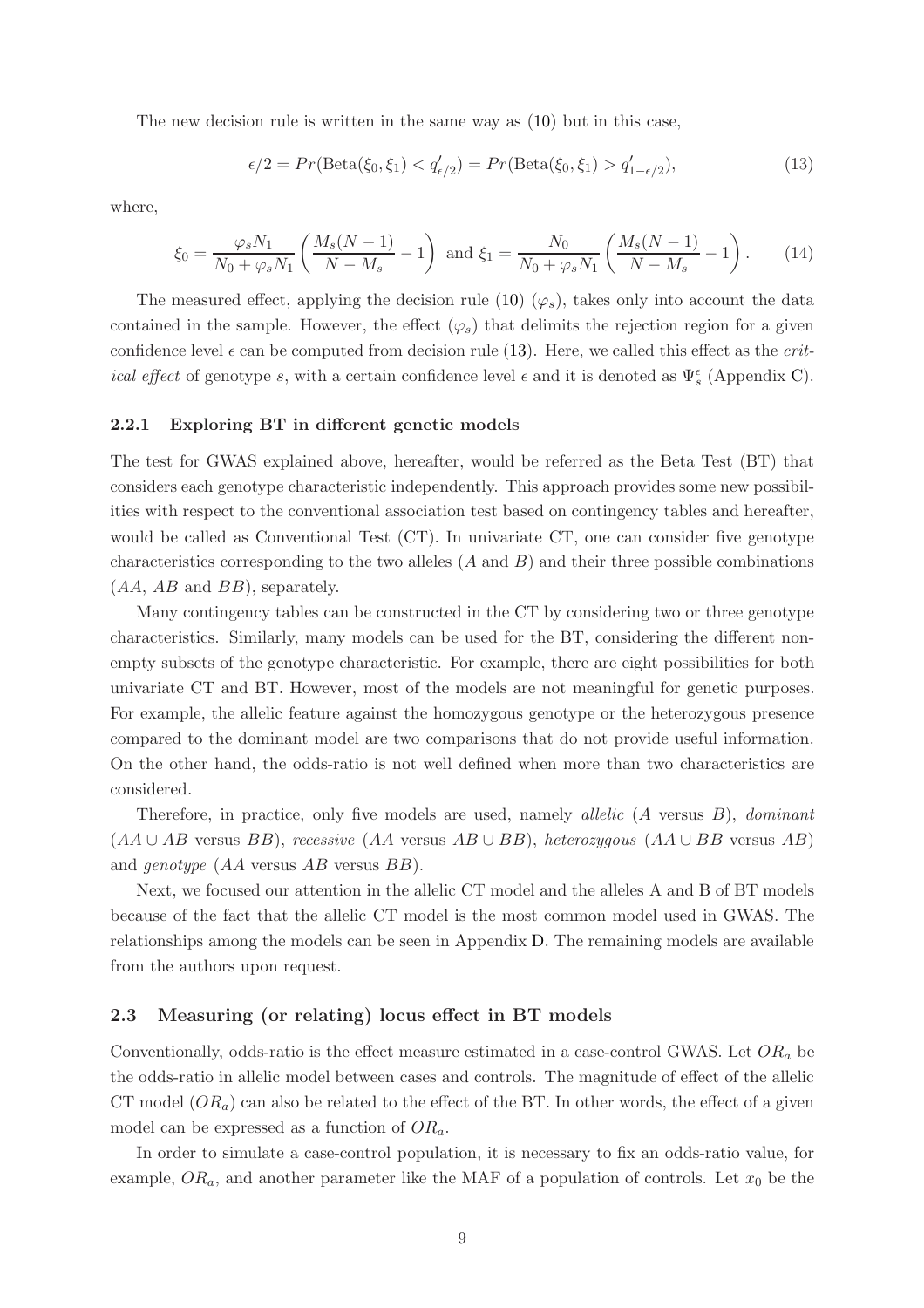MAF in a population of controls, and  $x_1$  the MAF in a population of cases. If  $OR_a$  is fixed,  $x_1$ can be written as

<span id="page-9-0"></span>
$$
x_1 = \frac{OR_a \cdot x_0}{1 - x_0 \cdot (1 - OR_a)}.\tag{15}
$$

Next, using the Hardy-Weinberg equilibrium (for short, HWE), it is possible to simulate the case-control population of SNPs.

The odds-ratio, as usually understood, shows the difference between the probability distribution for being case and the probability distribution for being control. The BT assumed a different null hypothesis: in each genotype characteristic, the probability of being case is contained in a confidence interval centered around the proportion between cases and total population  $N_1/(N_0 + N_1)$ . This proportion can be measured with the effect  $\varphi_s$ , and it is fixed for each genotype characteristic. From the HWE and using [\(15\)](#page-9-0), the  $OR_a$  and  $\varphi_s$  (for  $s = A$  or B) are related as follows:

<span id="page-9-2"></span>
$$
\varphi_A = \frac{OR_a}{(1 - x_0 \cdot (1 - OR_a))}
$$
 and  $\varphi_B = \frac{1}{(1 - x_0 \cdot (1 - OR_a))}$ . (16)

Remarkably, if allelic frequencies in cases and controls are equal, there is no effect in any model. In other words,  $x_0 = x_1$  implies that  $OR_a = 1$  and  $\varphi_s = 1$ . Figure [4](#page-9-1) shows the effects  $(\varphi_s)$  for different models as a function of the allelic odds-ratio  $(OR_a \in [0, 10])$ .

<span id="page-9-1"></span>

**Figure 4:** In the 3D graphic A, there are the effect of  $s = A(\varphi_A)$  respect of the  $OR_a$  between zero and 10. In the 3D graphic B, there are the effect of  $s = B(\varphi_B)$  respect of the  $OR_a$  between zero and 10, for different values of MAF.

### 3 Monte Carlo Simulation

A simulated dataset, consisting of  $N_1 = 1000$  cases and  $N_0 = 1000$  controls, was analyzed with both conventional chi-square (CT) and the new association (BT) tests in allelic models. A total of  $10^5$  SNPs, with different minor allele frequencies ( $0 \leq \text{MAF} \leq 0.5$ ), were simulated under the null hypothesis i.e., to have no effect on the trait  $(OR<sub>a</sub> = 1$  or all the effects are equal to 1). This analysis can reflect whether the new Beta Test (BT) conforms to the theoretical beta distribution, and compares how the Conventional Test (CT) conforms to the Chi-square distribution. For estimating the type I error for each test (size of the test), we counted the number of test-statistics that had values above the critical values of the expected distribution.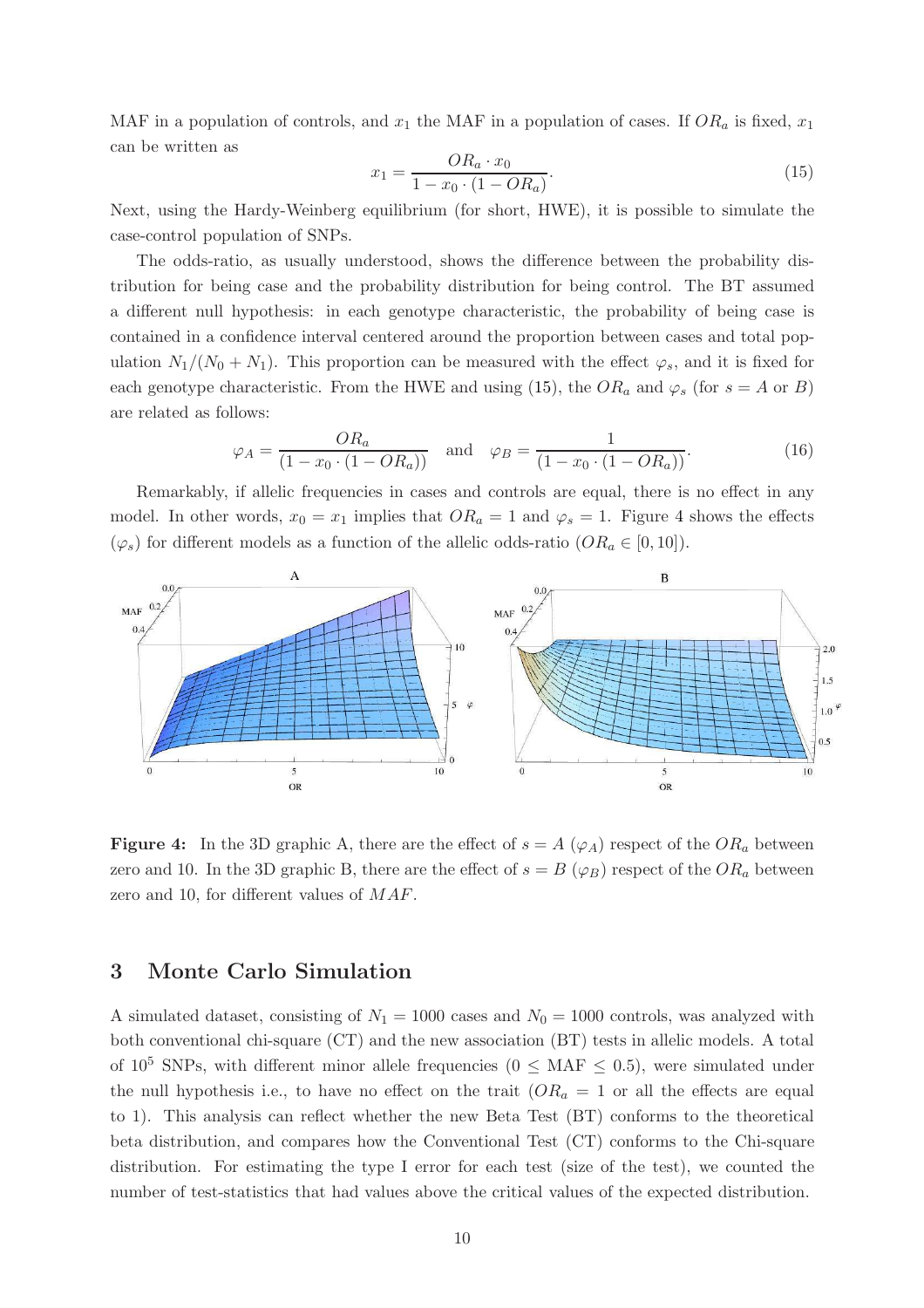<span id="page-10-0"></span>Table II: Type I Error (size) for each model of Beta and Conventional tests, respectively, taking the MAF as a random value between  $[0, 0.5]$  and different critical values of the expected distribution with corresponding confidence levels (0.05, 0.01 and  $0.001$ ).<sup>1</sup>

|                 |                 | BT              |                      |            |            |                |  |                      |             |          |          |  |        |  |
|-----------------|-----------------|-----------------|----------------------|------------|------------|----------------|--|----------------------|-------------|----------|----------|--|--------|--|
| <b>Expected</b> |                 | Allele A        | Allele B             | DomA       | DomB       | Homoz          |  | $s = AB$<br>$s = AA$ |             |          | $s = BB$ |  |        |  |
| 0.05            |                 | 0.0489          | 0.0491               | 0.0493     | 0.0476     | 0.0491         |  | 0.0496               |             | 0.049    |          |  | 0.0494 |  |
| 0.01            |                 | 0.00989         | 0.00989              | 0.00986    | 0.00926    | 0.0103         |  | 0.00996              |             | 0.0104   | 0.00982  |  |        |  |
| 0.001           |                 | 0.000978        | 0.000957             | 0.00101    | 0.000739   | 0.000926       |  | 0.00107              |             | 0.000968 |          |  |        |  |
|                 | <b>Expected</b> |                 |                      | CT         |            |                |  |                      |             |          |          |  |        |  |
|                 |                 |                 | <b>ALLELIC</b>       | <b>DOM</b> | <b>REC</b> | <b>HETEROZ</b> |  |                      | <b>GENO</b> |          |          |  |        |  |
|                 |                 | 0.05            | 0.0491               | 0.0494     | 0.0477     | 0.0492         |  | 0.0466               |             |          |          |  |        |  |
|                 |                 | 0.01<br>0.00989 |                      | 0.00981    | 0.00926    | 0.0103         |  |                      | 0.00937     |          |          |  |        |  |
|                 |                 | 0.001           | 0.000957<br>0.000978 |            | 0.000739   | 0.000916       |  | 0.000947             |             |          |          |  |        |  |

<sup>1</sup> The models are composed in BT by Allele A, Allele B, Dominant of A ( $AA \cup AB$ ), Dominant of B  $(AB \cup BB)$ , Homozygous  $(AA \cup BB)s = AA$ ,  $s = AB$  and  $s = BB$ . While in CT, the models are allelic (A versus B), dominant  $(AA \cup AB$  versus BB), recessive  $(AA$  versus  $AB \cup BB$ ), heterozygous  $(AA \cup BB$  versus AB) and *genotype* (AA versus AB versus BB).

In order to simulate the case-control populations under certain conditions, only two parameters (MAF and an odds-ratio or  $\varphi_s$ ) need to be fixed, as explained before. Indeed, fixing MAF in controls and the effect (odds-ratio or  $\varphi_s$ ), the entire population is already defined.

The populations were simulated by generating at each SNP a random value for genotypic probabilities of controls according to MAF value and HWE. Once controls' MAF value and effect were fixed, the MAF values for cases were straightforwardly obtained, and following HWE, the genotype probabilities were computed, generating the cases population.

Using this method, both tests, CT and BT, yielded approximately the expected number of false positives (see Table [II\)](#page-10-0), suggesting they all conform to the expected theoretical distributions.

To estimate the power of both CT and BT, we carried out an analysis of a simulated dataset of 1000 cases and 1000 controls. Sets of  $10^5$  SNPs were simulated under different alternative hypothesis (see Table [III\)](#page-11-0), with different effect sizes and minor allele frequencies (0.05, 0.2 and 0.4), with a fixed confidence level  $\epsilon = 0.05$ . The effect of the genotype characteristics is related with the odds-ratio of corresponding model. Note that some scenarios could not be estimated due to HWE restrictions. Our results showed that both tests detected SNPs in association with similar power, depending on the new effect measurement and presenting there the allelic models comparison.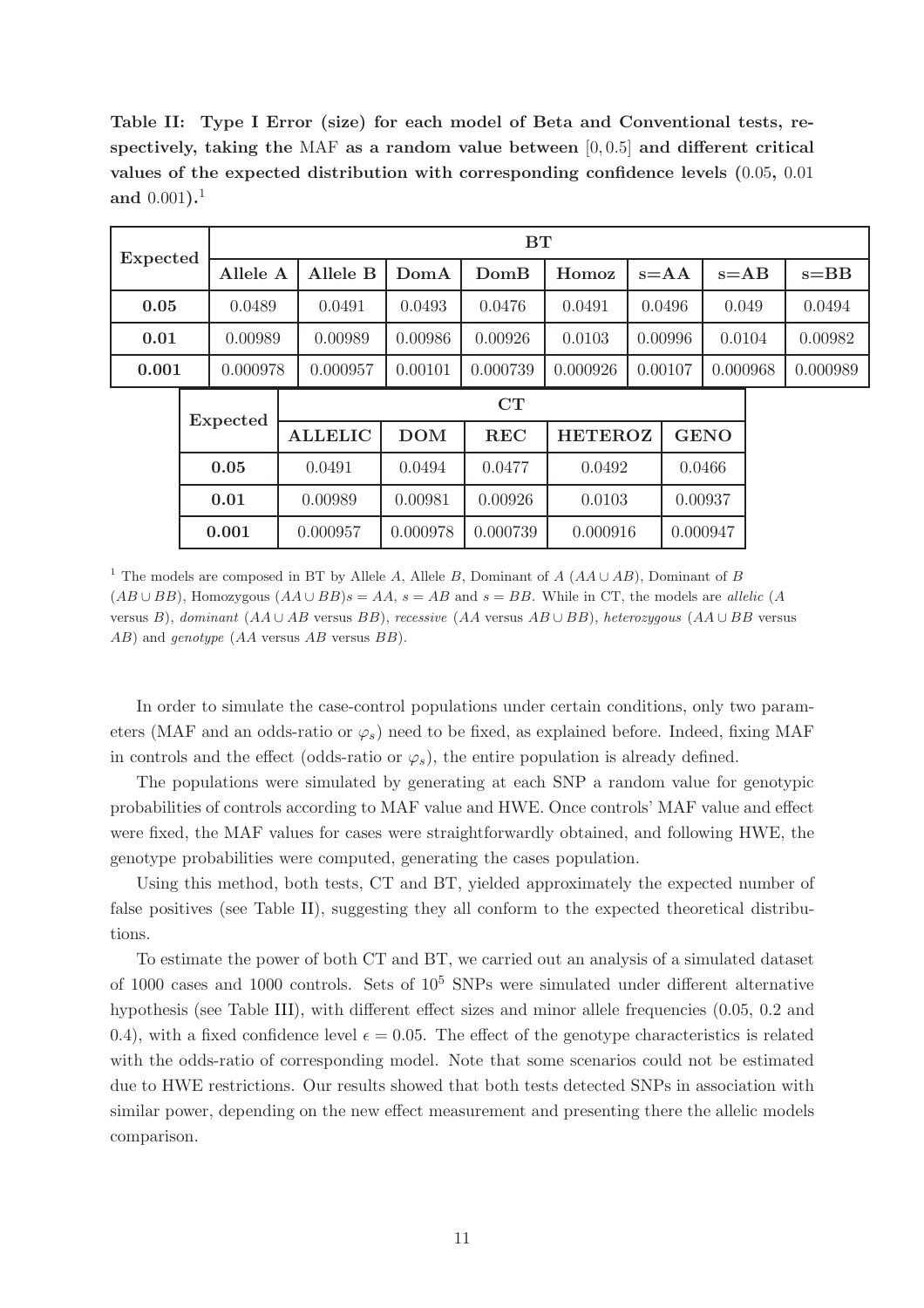|                                    | Allele A          | $MAF = 0.05 \varphi_A \in [0, 20]$   | $\text{MAF}$ = 0.2 $\varphi_A \in [0,5]$<br>$MAF = 0.4 \varphi_A \in [0, 2.5]$ |                                                 |        |                                                 |        |  |
|------------------------------------|-------------------|--------------------------------------|--------------------------------------------------------------------------------|-------------------------------------------------|--------|-------------------------------------------------|--------|--|
| Fixed $\varphi_A$                  | <b>MODEL</b>      | POWER (in $\%$ )                     | $OR_a$                                                                         | POWER (in $\%$ )                                | $OR_a$ | POWER (in $\%$ )                                | $OR_a$ |  |
| 0.5                                | BT A              | 98.8                                 | 0.49                                                                           | 100                                             | 0.44   | 100                                             | 0.38   |  |
|                                    | <b>CT ALLELIC</b> | 98.89                                |                                                                                | 100                                             |        | 100                                             |        |  |
| 0.67                               | BT A              | 74.4                                 |                                                                                | 99.99                                           |        | 100                                             | 0.55   |  |
|                                    | <b>CT ALLELIC</b> | 75.65                                | 0.66                                                                           | 99.99                                           | 0.62   | 100                                             |        |  |
| BT A                               |                   | 31.79                                |                                                                                | 91.12                                           | 0.76   | 99.96                                           | 0.71   |  |
| 0.8                                | <b>CT ALLELIC</b> | 33.27                                | 0.79<br>91.12                                                                  |                                                 |        | 99.96                                           |        |  |
|                                    | BT A              | 40.26                                |                                                                                | 96.7                                            |        | 100                                             |        |  |
| 1.25                               | <b>CT ALLELIC</b> | 40.21                                | 1.27                                                                           | 96.7                                            | 1.33   | 100                                             | 1.5    |  |
| 1.5                                | BT A              | 90.82                                | 1.54                                                                           | 100                                             |        | 100                                             | 2.25   |  |
|                                    | <b>CT ALLELIC</b> | 90.75                                |                                                                                | 100                                             | 1.71   | 100                                             |        |  |
| BT A<br>$\,2$<br><b>CT ALLELIC</b> | 100               | 2.11                                 | 100                                                                            | $2.67\,$                                        | 100    | $\,6\,$                                         |        |  |
|                                    |                   | 100                                  |                                                                                | 100                                             |        | 100                                             |        |  |
| Allele B                           |                   |                                      |                                                                                |                                                 |        |                                                 |        |  |
|                                    |                   | $MAF = 0.05 \varphi_B \in [0, 1.05]$ |                                                                                | $\mathrm{MAF} = 0.2 \; \varphi_B \in [0, 1.25]$ |        | $\mathrm{MAF} = 0.4 \; \varphi_B \in [0, 1.67]$ |        |  |
| Fixed $\varphi_B$                  | <b>MODEL</b>      | POWER (in $\%$ )                     | $OR_a$                                                                         | POWER (in $\%$ )                                | $OR_a$ | POWER (in $%$ )                                 | $OR_a$ |  |
|                                    | <b>BT B</b>       | 100                                  |                                                                                | 100                                             |        | 100                                             |        |  |
| 0.8                                | <b>CT ALLELIC</b> | 100                                  | 6                                                                              | 100                                             | 2.25   | 100                                             | 1.63   |  |
|                                    | BT B              | 100                                  |                                                                                | 100                                             |        | 96.97                                           |        |  |
| 0.9                                | <b>CT ALLELIC</b> | 100                                  | 3.22                                                                           | 100                                             | 1.56   | 96.97                                           | 1.28   |  |
|                                    | <b>BT B</b>       | 100                                  |                                                                                | 86.36                                           |        | 48.67                                           |        |  |
| 0.95                               | <b>CT ALLELIC</b> | 100                                  | 2.05                                                                           | 86.36                                           | 1.26   | 48.7                                            | 1.13   |  |
|                                    | BT B              | 100                                  |                                                                                | 90.96                                           |        | 49.51                                           |        |  |
| 1.05                               | <b>CT ALLELIC</b> | 100                                  | 0.048                                                                          | 90.96                                           | 0.76   | 49.53                                           | 0.88   |  |
|                                    | <b>BT B</b>       | NA                                   |                                                                                | 100                                             |        | 97.62                                           |        |  |
| 1.1                                | <b>CT ALLELIC</b> | NA                                   | doesn't exist                                                                  | 100                                             | 0.55   | 97.63                                           | 0.77   |  |
| 1.2                                | <b>BT B</b>       | NA                                   | doesn't exist                                                                  | 100                                             | 0.17   | 100                                             | 0.58   |  |

<span id="page-11-0"></span>Table III: Power of both tests BT and CT in simulated data, taking SNPs under the alternative of association, with different minor allele frequencies (MAF) and effect sizes at allelic models ( $\varphi_A$  and  $\varphi_B$ ).<sup>1</sup>

<sup>1</sup> First table is for allele A model and the second table for allele B model. For each effect size  $\varphi$  and each minor allele frequency MAF the odds ratio of the allelic model  $OR<sub>a</sub>$  is reported using [\(16\)](#page-9-2), at a fixed confidence level  $\epsilon = 0.05$ .

### 4 Application to Real Data

In order to apply the BT approach to real data, a GWAS dataset with 1, 237, 567 SNPs (where  $N_0 = 468$  controls and  $N_1 = 757$  cases) was used (Section [2.1.2\)](#page-4-2).

Table [IV](#page-12-0) describes the parameters of the allelic probability distribution for cases, controls, and total population. As already shown in Figure [2,](#page-6-0) there are no allele frequencies lower than 0.01; however, there exists some noise close to the extreme values.

The calculated probability of being case with a genotype characteristic  $s$  is very sensitive to parameter  $M_s$ . This is shown in Figure [3,](#page-7-0) where  $b_s$  is plotted for different values of  $M_s$ . This implies that results depend on the frequency of having the genotype s and the sample size. While making inference on the correlation of a phenotype and a genotype, one should take into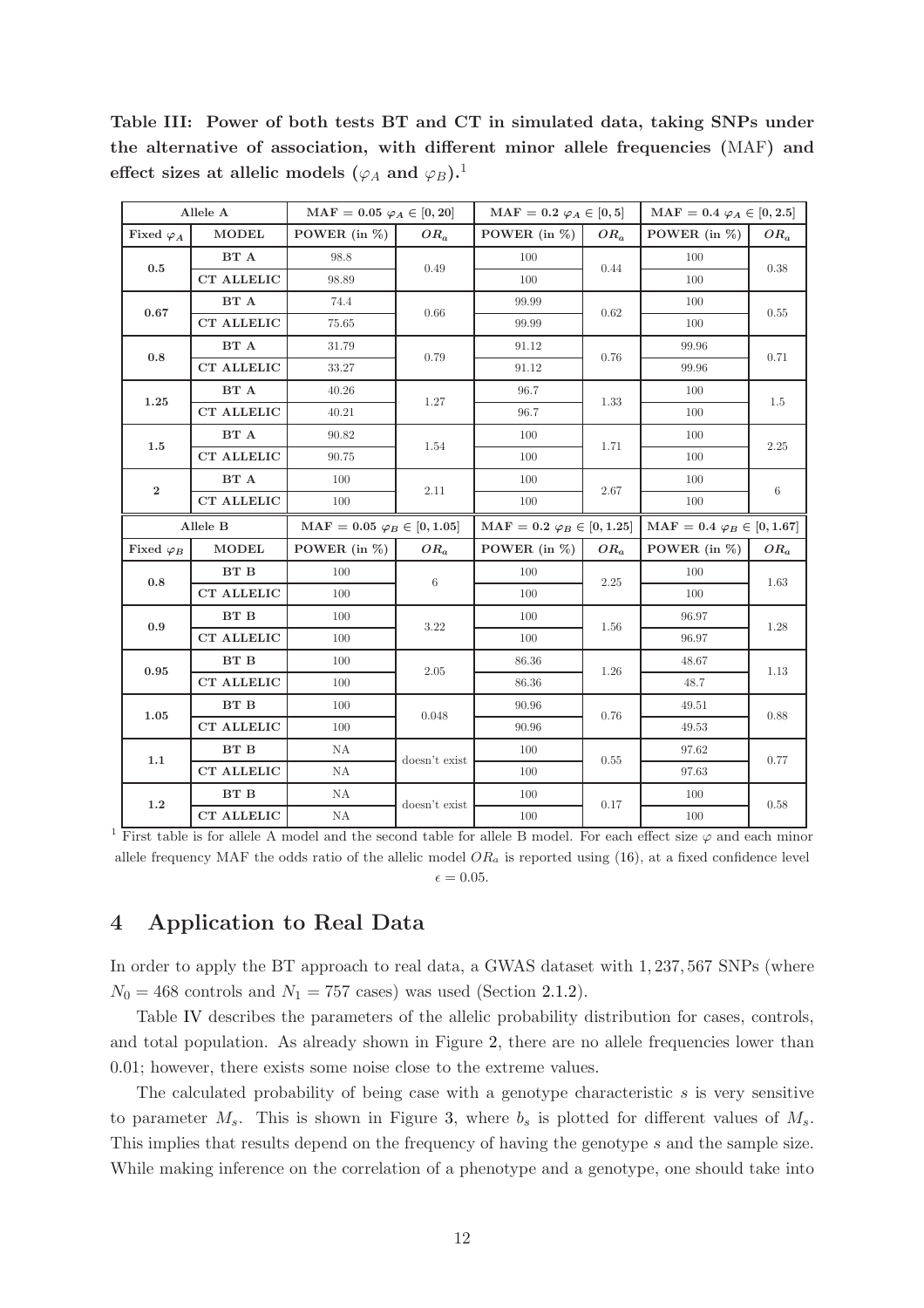| TGEN_impQC2:                                                      |           |           |           |  |  |  |  |  |  |  |
|-------------------------------------------------------------------|-----------|-----------|-----------|--|--|--|--|--|--|--|
| $1,237,567$ SNPs, $1225$ individuals, 757 cases and 468 controls. |           |           |           |  |  |  |  |  |  |  |
| Cases $&$ Controls<br>Controls<br>Cases                           |           |           |           |  |  |  |  |  |  |  |
| Empirical mean $\hat{\mu}$                                        | 0.500065  | 0.500063  | 0.500065  |  |  |  |  |  |  |  |
| Empirical variance $\hat{v}$                                      | 0.0916691 | 0.0917528 | 0.0917662 |  |  |  |  |  |  |  |
| Minimum $\hat{v}$                                                 | 0.01      | 0.01      | 0.01      |  |  |  |  |  |  |  |
| Truncation $P_1$                                                  | 0.018605  | 0.018092  | 0.018233  |  |  |  |  |  |  |  |
| $\widehat{\alpha}$                                                | 0.666681  | 0.671064  | 0.669102  |  |  |  |  |  |  |  |
| $\widehat{\delta}$<br>0.01871<br>0.01561<br>0.01623               |           |           |           |  |  |  |  |  |  |  |
| Mean Squared Error                                                | 0.0128    | 0.0154    | 0.013     |  |  |  |  |  |  |  |

<span id="page-12-0"></span>Table IV: Summary of the TGEN allelic probabilities sample for cases, controls, and cases and controls.

<span id="page-12-1"></span>account the number of individuals with such a genotype in the GWAS.



Figure 5: Manhattan plot of the new GWAS proposed with both alleles model in BT.

Figure [5](#page-12-1) shows the Manhattan plot applied to the BT in the Allele A model within the sample described above (TGEN). Associated SNP on chromosome 19 is not displayed in the figure because of the chosen scale. This SNP is related to the apolipoprotein E (APOE) with a significant p-value=  $1.33 \cdot 10^{-42}$  on BT.

Note that the CT is a one-tailed test where the null hypothesis of no association is rejected if p–value is lower than  $\epsilon$  and the direction of the effect determines the risk or protective role of the SNP. However the BT is a two-tailed test, where the null hypothesis of no association is rejected if p-value is lower than  $\epsilon/2$  or bigger than  $1 - \epsilon/2$ . In this case, the risk or protective role of the SNP was determined not only by the direction of the effect but also by the region of rejection. In other words, p-value  $\epsilon/2$  implies  $\varphi_s \geq 1$  and *vice-versa*. Therefore, the p-value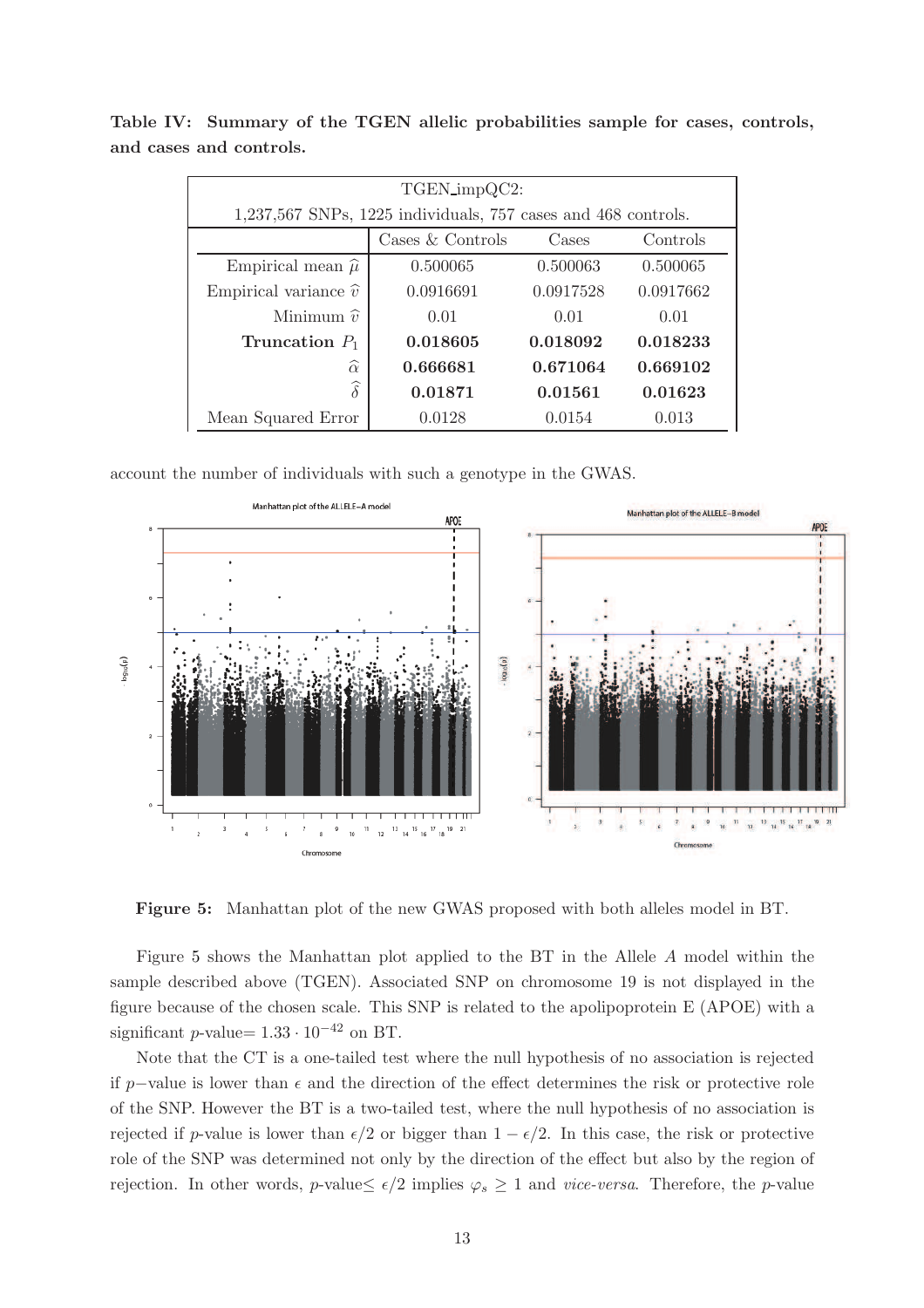information is enough to define the risk or protection association.

#### 4.1 Measuring the concordance between CT and BT

The agreement between two sets of results could be measured by the Kappa index  $(K)$  of agreement [\(Cohen](#page-22-4) [\[1960](#page-22-4)]). In this case, we used two categories: being in association or not, with different levels of confidence. Kappa index is the estimator of agreement, compared in the paired models. At perfect agreement, K equals to one, while agreement given by chance gives a value of  $K$  close to zero.

Table [V](#page-13-0) presents the allelic model comparison with their corresponding BT models (Allele A and Allele B). Notice that BT null hypothesis rejecting region contains approximately the expected number of significant SNPs than its corresponding confidence level. Nonetheless, there are some SNPs that reach significance in BT, but not in CT.

<span id="page-13-0"></span>Table V: The allelic paired models compared with the Kappa index of agreement, calculated in column Kappa, and the number of SNPs in concordance where both tests detect or not an association with the phenotype with a confidence level  $\epsilon$ .<sup>1</sup>

| K1             |                    | <b>ALLELE A</b> |          |                 |          |          |  |  |  |  |  |
|----------------|--------------------|-----------------|----------|-----------------|----------|----------|--|--|--|--|--|
|                | cl                 | Kappa           | Pos Conc | $CT-BT+$        | $CT+BT-$ | Neg Conc |  |  |  |  |  |
|                | $\epsilon = 0, 05$ | 0.97            | 61861    | 1944            | 1651     | 1172111  |  |  |  |  |  |
| <b>ALLELIC</b> | $\epsilon = 0, 01$ | 0.94            | 11792    | 914             | 576      | 1224285  |  |  |  |  |  |
|                | $\epsilon = 0,001$ | 0.777           | 946      | 314             | 228      | 1236079  |  |  |  |  |  |
| K <sub>2</sub> |                    |                 |          | <b>ALLELE B</b> |          |          |  |  |  |  |  |
|                | cl                 | Kappa           | Pos Conc | $CT-BT+$        | $CT+BT-$ | Neg Conc |  |  |  |  |  |
|                | $\epsilon = 0,05$  | 0.993           | 63164    | 456             | 348      | 1173599  |  |  |  |  |  |
| <b>ALLELIC</b> | $\epsilon = 0, 01$ | 0.985           | 12263    | 266             | 105      | 1224933  |  |  |  |  |  |
|                | $\epsilon = 0,001$ | 0.976           | 1163     | 46              | 11       | 1236347  |  |  |  |  |  |

 $1$  Pos Conc is the positive concordance, where both BT and CT reject the null hypothesis of no association. Similarly, Neg Conc is the negative concordance, where both BT and CT accept the null hypothesis. BT+CT− (respectively  $BT-CT+$ ) represents the number of SNPs in discordance on both tests, where BT refuse (respectively, accept) an association and CT accept (respectively, reject) it.

When comparing CT with BT model, the Kappa index showed some differences in the association tests. For instance, a remarkable concordance  $(K = 0.976, \epsilon = 0.001)$  was observed while comparing the CT Allelic model with the BT Allele-B model (K2, Table [V\)](#page-13-0).

A remarkable result from Table [V](#page-13-0) summarized in Table [VI,](#page-14-0) reveals that all the SNPs, detected in association with the phenotype in CT test, were also detected in association with the BT test in any allele models  $(A \text{ or } B)$ . However, several SNPs detected being associated with the BT (in Allele A or B model) were not detected by the CT (see Table [VI\)](#page-14-0). For example, for a given confidence level  $\epsilon = 0.001$ , the 23% of positives, that are SNPs refusing  $H_0$ , were detected by BT allelic models since CT allelic model could not detect them.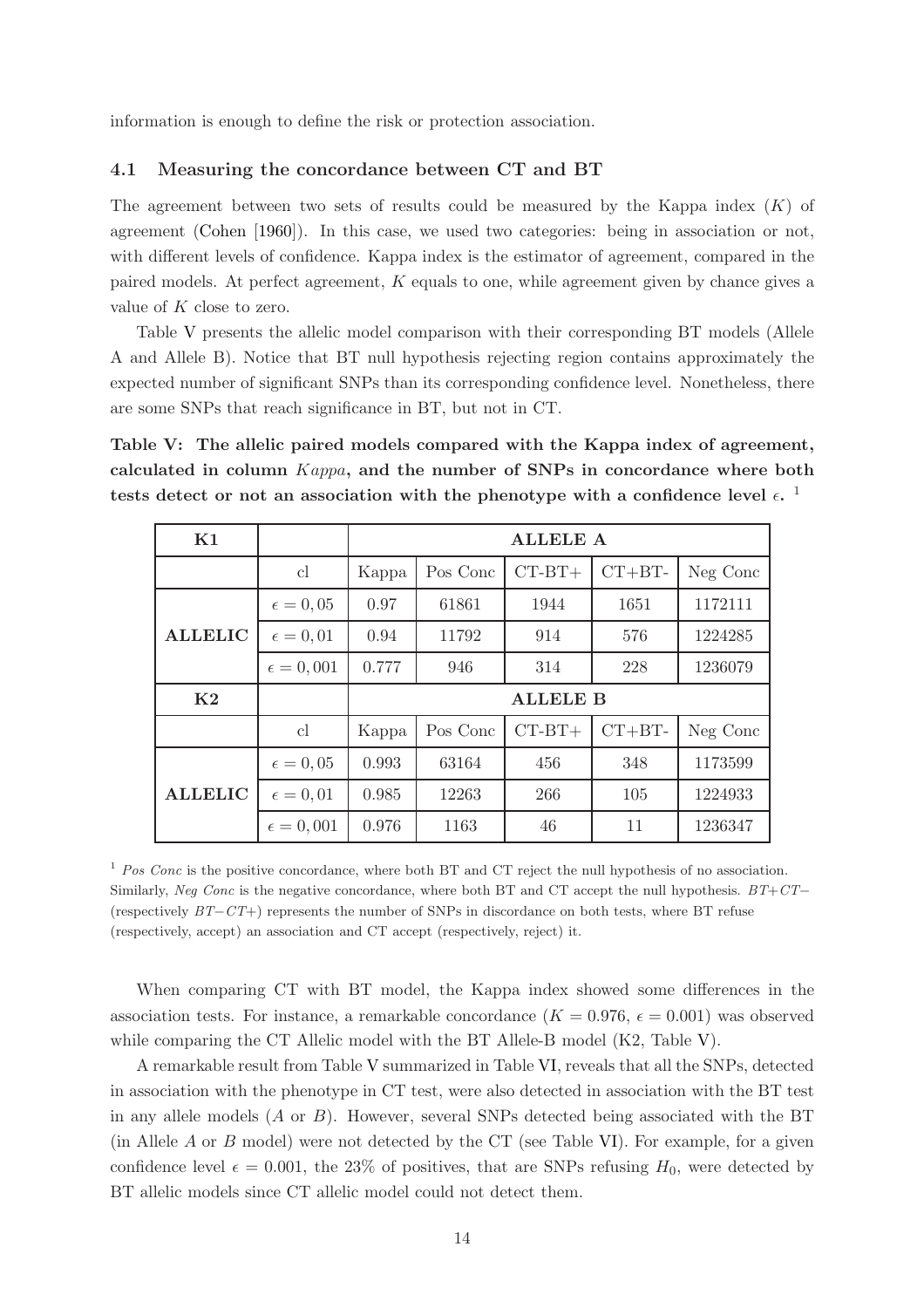<span id="page-14-0"></span>Table VI: Summary of the number of SNPs detected with association in CT Allelic model and both BT allele models  $(A \text{ and } B)$  and their differences, with a confidence level  $\epsilon.^1$ 

| Either allele A or B               |       |      |  |  |  |  |  |  |  |  |
|------------------------------------|-------|------|--|--|--|--|--|--|--|--|
| $CT-BT+$<br>$CT + BT-$<br>Pos Conc |       |      |  |  |  |  |  |  |  |  |
| $\epsilon = 0.05$                  | 63512 | 2273 |  |  |  |  |  |  |  |  |
| $\epsilon = 0.01$                  | 12368 | 1137 |  |  |  |  |  |  |  |  |
| $\epsilon = 0.001$                 | 1174  | 354  |  |  |  |  |  |  |  |  |

<sup>1</sup> Pos Conc is the positive concordance, where both BT and CT reject the null hypothesis of no association.  $BT+CT-$  (respectively  $BT-CT+$ ) represents the number of SNPs in discordance on both tests, where BT refuse (respectively, accept) an association and CT accept (respectively, reject) it.

The difference between BT results and the corresponding CT can be surprising at times. Indeed, one would expect much more concordance among CT and BT estimates. In order to understand the observed differences, a comparison of parameters space is advisable.

### 4.2 Comparisons with Principal Component Analyses

Principal Components Analysis (PCA) is a measurement that shows the relationship between two sets of parameters. We performed here PCA for analyzing the relationship between the parameters from CT (*p*-value of the  $\chi^2$  distribution and the odds-ratio  $OR_i$  corresponding to the model) and from BT (*p*-value of the beta distribution, the effect  $\varphi_s$  and the critical effect  $\Psi_s^{\epsilon}$ ). PCA finds which parameters explain the maximum variability and also sorts the components (transformed variables) by their explained variance; the original variables have corresponding weights in each components [\(Pearson](#page-23-10) [\[1901](#page-23-10)]).

In summary, PCA found which variables explain the maximum variability in the CT and BT results, the percentage of explained variance and the intensity.

Different variability explanation between allelic CT model and both alleles BT models using three principal components is shown in Figure [6](#page-15-0) (a. and b.). These figures show the proportion explained variance is contributed by each parameter in the principal components. The p-value and  $\varphi_s$  of the BT, and the odds-ratio OR of the CT explain the same variance, which means these three parameters have the same direction as PC1. As expected, the p-value of CT (called as  $pCHI$ ) explains the variance along the second principal component. However, the Critical effect of the BT  $\Psi_s^{\epsilon}$  complements the third principal component, which means that some variability cannot be explained without it. As a matter of fact, the Critical effect contributes to the 87.72% of the third principal component, which explains the 15.17% of the total variance.

Therefore, the principal component analysis reflects that the results of both methods must differ in a region of the explaining variance.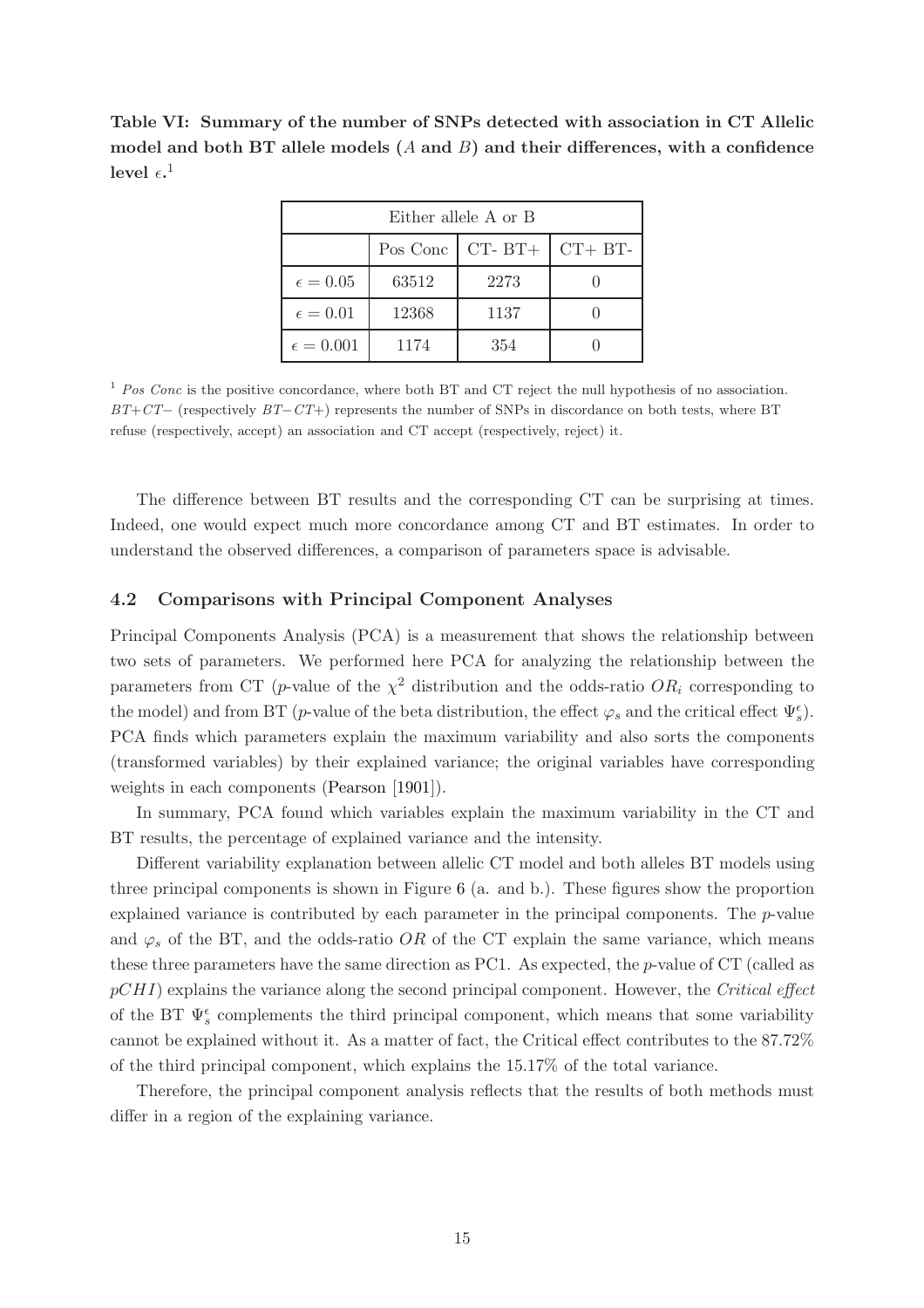#### 4.3 Ranking of association

Top results for BT analysis are presented in Table [VII.](#page-16-0) Briefly, we displayed the ranking of the smallest p-values in BT ( $< 10^{-5}$ ) including either A or B allele estimation and their corresponding results using conventional one degree of freedom chi-squared tests applied to MAF (CT). We also included the ranking order observed for each marker using both approaches (BT and CT). As expected, most SNPs, but not all of them, exhibited very similar p−values and ranking order. This result is fully compatible with the performance of the global kappa index (Table [V\)](#page-13-0).

A whole and comprehensive ranking is also included (Supplementary file "RankingTGENpvalueBT.csv"). Of course, both strategies identified SNP marker rs4420638 on chromosome 19,

<span id="page-15-0"></span>

Figure 6: The weights of the parameters in each Principal Component (the first with the second, the first with the third and the second with the third, respectively), taken for the variables of the Allelic model of CT is compared to the Allele A and B models of BT. It describes the eigenvalues (in  $\%$ ) of each principal component.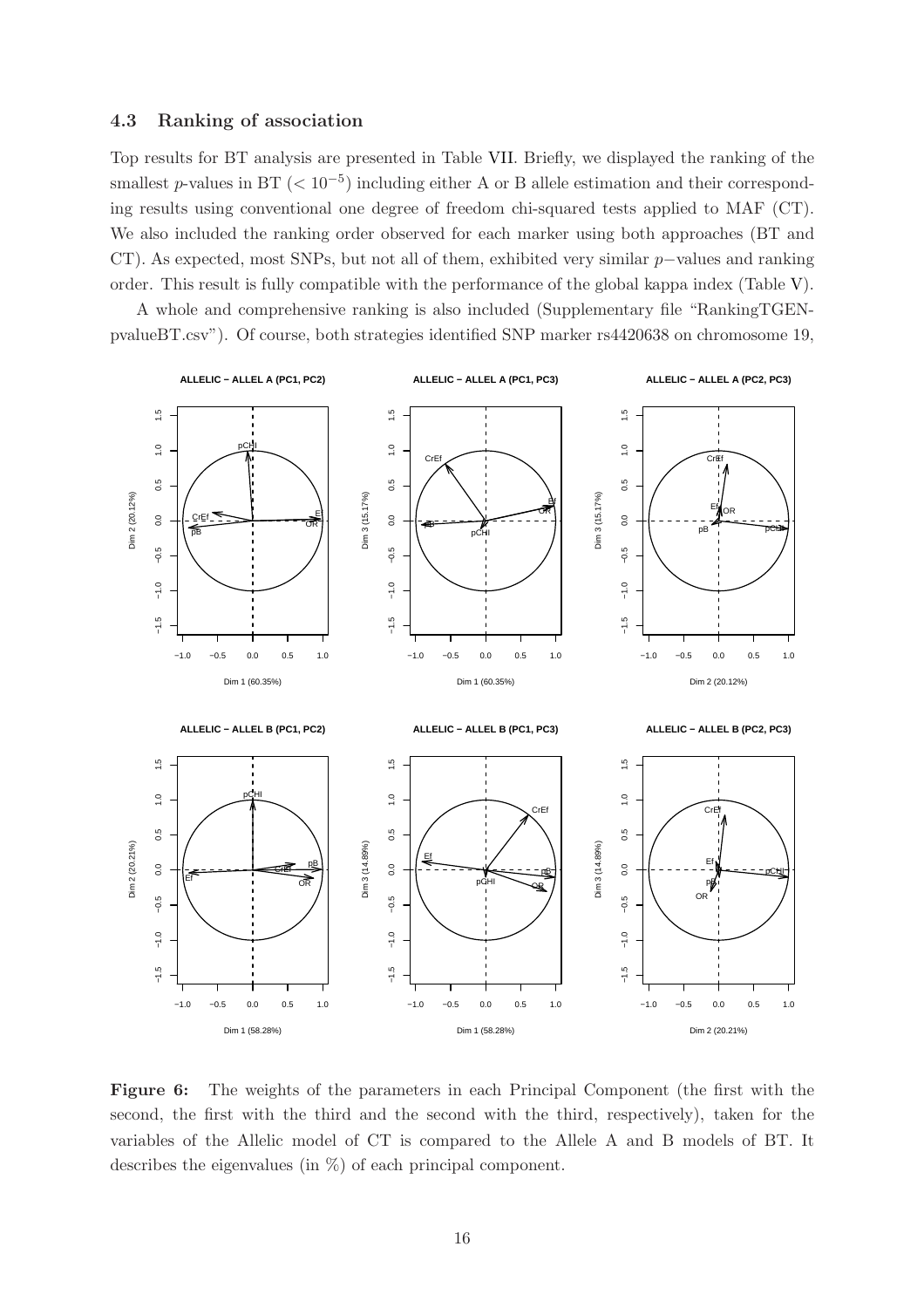<span id="page-16-0"></span>Table VII: Top smallest  $p$ –values computed with the BT for the Alleles A and B models  $(< 10^{-5})$  in the TGEN dataset, described above (\* symbol represents that several markers in LD have been omited in a single signal with the lowest  $p$ -value).<sup>1</sup>

| BP        | <b>SNP</b>  | MAF   | A1            | A2            | pvBT     | <b>BT-Allele</b> | $\varphi_A$ | $\varphi_B$ | $Psi_A^{0.05}$ | $Psi_{B}^{0.05}$ | pvCT       | $OR_a$   | $M_A$ | $M_B$ |
|-----------|-------------|-------|---------------|---------------|----------|------------------|-------------|-------------|----------------|------------------|------------|----------|-------|-------|
| 50114786  | rs4420638   | 0.308 | G             | А             | 1,33E-42 | 1                | 2,44        | 0.72        | 2,12           | 0.76             | 2,21E-34   | 3,39598  | 754   | 1694  |
| 52481466* | rs6784615   | 0.069 | $\mathcal{C}$ | T             | 9,43E-08 | 1                | 2,30        | 0.95        | 1.64           | 0.97             | 2,09E-06   | 2,43106  | 170   | 2278  |
| 121942614 | rs11953981  | 0.058 | G             | А             | 9,60E-07 | 1                | 2,45        | 0.95        | 1.70           | 1.03             | 1,83E-05   | 2,56819  | 128   | 2086  |
| 93847903  | $rs249152*$ | 0.193 | A             | G             | 2,64E-06 | 1                | 1,49        | 0.91        | 1,26           | 0,96             | 1,16E-05   | 1,63099  | 464   | 1938  |
| 51804001  | rs17864593* | 0.016 | А             | G             | 3,02E-06 | 1                | 5,40        | 0.98        | 2,24           | 1,00             | NA         | 5,51085  | 39    | 2329  |
| 205265992 | rs41511746  | 0.017 | G             | C             | 3,76E-06 | $\overline{2}$   | 0.25        | 1,02        | 0.47           | 1,01             | 7,82E-06   | 0,241278 | 42    | 2408  |
| 26556972  | rs12162084  | 0.157 | А             | G             | 4,10E-06 | $\overline{2}$   | 0.66        | 1,08        | 0.80           | 1,04             | 9,34E-06   | 0.611134 | 385   | 2063  |
| 21773864  | rs1536934   | 0.069 | А             | G             | 4,21E-06 | $\overline{2}$   | 0.51        | 1,05        | 0.69           | 1,02             | 9,17E-06   | 0.479325 | 153   | 2057  |
| 68271216  | rs4486514   | 0.04  | $\mathcal{C}$ | Т             | 4,30E-06 | 1                | 2,71        | 0,97        | 1.69           | 1,01             | 7,54E-05   | 2,80962  | 93    | 2231  |
| 112534645 | rs7077757*  | 0.211 | T             | $\mathcal{C}$ | 5,22E-06 | $\overline{2}$   | 0.71        | 1,10        | 0.83           | 1,05             | 1,21E-05   | 0.645986 | 515   | 1925  |
| 90462008  | rs11074041* | 0.142 | C             | G             | 5,45E-06 | $\overline{2}$   | 0.64        | 1,08        | 0.78           | 1.03             | 1,23E-05   | 0.597382 | 335   | 2019  |
| 71895842  | rs359739*   | 0.192 | А             | C             | 6,64E-06 | 1                | 1,46        | 0.92        | 1.22           | 0.95             | 2,58E-05   | 1,59007  | 470   | 1976  |
| 47534249  | rs4313171   | 0.067 | T             | С             | 7,68E-06 | $\overline{2}$   | 0.53        | 1,05        | 0.71           | 1,03             | $1,65E-05$ | 0.502977 | 165   | 2285  |
| 17002691  | rs12168275  | 0.038 | G             | С             | 8,38E-06 | 1                | 2,72        | 0.97        | 1,65           | 1,00             | 0,00013    | 2,80573  | 87    | 2215  |
| 117744488 | rs6595122   | 0.282 | $\mathcal{C}$ | А             | 8,61E-06 | $\overline{2}$   | 0.75        | 1,12        | 0.86           | 1,06             | 2,06E-05   | 0.667943 | 637   | 1621  |
| 50323656  | rs17643262* | 0.082 | А             | G             | 9,07E-06 | 1                | 1,88        | 0.95        | 1,37           | 0.97             | 5,69E-05   | 1,97991  | 192   | 2148  |
| 5583190   | rs10815248  | 0.042 | $\mathbf{A}$  | T             | 9,23E-06 | 1                | 2,49        | 0.97        | 1.58           | 0.99             | 0,00011    | 2,57753  | 101   | 2309  |
| 53698470  | rs10824310  | 0.065 | T             | С             | 9,42E-06 | $\overline{2}$   | 0.52        | 1,05        | 0.71           | 1.03             | $2,02E-05$ | 0.500702 | 159   | 2291  |
| 77974064  | rs7192960   | 0.129 | T             | C             | 9,57E-06 | $\overline{2}$   | 0.64        | 1,07        | 0.79           | 1,04             | 2,12E-05   | 0.59958  | 316   | 2134  |
|           |             |       |               |               |          |                  |             |             |                |                  |            |          |       |       |

<sup>1</sup> The columns represent from left to right the number of chromosome (Chr), the base pair position of the SNP (BP), the name of the SNP (SNP), the MAF value, code for minor allele (A1), code for the other allele (A2), the lowest p−value of BT allelic models (pvBT), the number of the allele model with lowest p−value of BT allelic models (BT-Allele), the effect of BT allelic models ( $\varphi_A$  and  $\varphi_B$ ), the Critical effect of BT allelic models  $(Psi_A^{0.05}$  and  $Psi_B^{0.05})$ , the p-value of the CT (pvCT), the odds-ratio of this model  $(OR_a)$  and the number of individuals which present this alleles  $(M_A \text{ and } M_B)$ .

located 14 kilobase pairs distal to the APOE epsilon variant as the major finding. This observation was previously reported by TGEN researchers [\(Coon et al.](#page-22-5) [\[2007, Apr\]](#page-22-5)). APOE locus is the most important genetic risk factor for Alzheimer's disease reported to date [\(Corder et al.](#page-22-6) [\[1993, Aug](#page-22-6)]). Notably, we found APOE locus significance more than eight orders of magnitude smaller using BT compared to CT (Table [VII\)](#page-16-0).

The rest of top markers also display smaller p-values using BT compared to CT calculations. This can be explained by the fact that the CT is a one-tailed test where the null hypothesis of no association is rejected if p-value turns out to be less than  $\epsilon$ , while the BT is a two-tailed test (where the risk or protective role of the SNP is known by the p-value) and the rejection area for BT is one half that for CT  $(\epsilon/2)$ .

Notice that the non-available  $p$ -value for the CT in the Chromosome 2 is due to the lack of data in a given cell. Anyway, this can be corrected by the Fisher test, which is not generally recommended due its computational cost.

### 5 Discussion

Any description of allelic distributions in the genome must begin by constructing a model of allelic probabilities. However, this important point remains unaddressed in many scientific literature, at least to the best of our knowledge. Indeed, almost all simulations, made for testing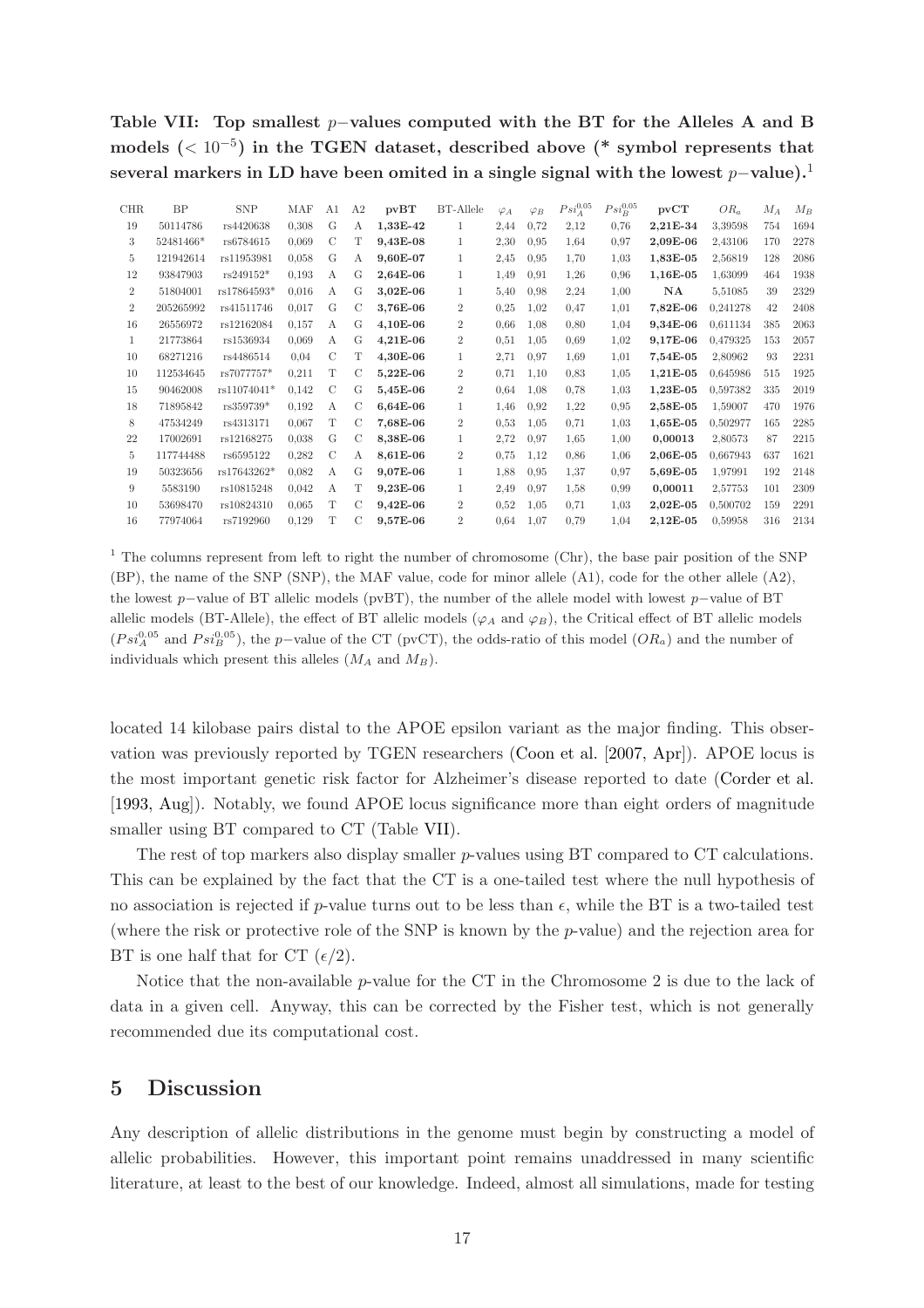a GWAS method, assume that allelic frequencies follow a uniform distribution. Here a model for allelic probability distribution is proposed and tested. In addition, we also improved the commonly used uniform distribution model.

The proposed alleles probability model,  $\mathcal{LAP}_t$ , offers a common scenario for each data set, characterizing noise. The truncation when not known can be estimated using the empirical distribution of the allelic probabilities. Regardless of the truncation, the remaining noise (quality control, stratification, insufficient population, etc...) is gathered with the variable  $\mathcal{D}_t$ .

The model depends only on the population of cases, controls, and the number of occurrences of the feature in the sample. Although the study was focused in a univariate analysis and s can be taken as the genotype in a single SNP, note that  $s$  is, in general, a vector and can represent any desired condition. For instance, s can include, along the genotype, the sex, age or other information. Furthermore, this vector can also include more than one genotype whether considering their interactions (epistasis) or not.

Although the examples used in this work described the allelic model, any other models could also be also analyzed without further modification of the method.

The new genome-wide association method (BT) has some commonalities with the conventional one. However, BT offers a remarkable ranking variability that might represent genuine signals. Novel candidate must be corroborated by intensive replication, multiple testing control, and meta-analysis using other datasets. We are aware that if BT can isolate novel loci, which generally missed while using traditional approaches, its application may help to uncover a fraction of the missing piece of heritability still pending for multiple complex traits. Consequently, next step of our research would be the generation of well powered meta-analysis of BT rankings. The isolation of genome-wide significant signals, and ultimately, the replication in independent series may help to measure the utility of this novel GWAS approach.

### <span id="page-17-0"></span>A Allelic probabilities variations

The difference between truncated universal allelic probability,  $AP_t$ , and a priori truncated local allelic probability,  $\mathcal{LAP}_t$ , can be described in a single expression,  $\mathcal{D}_t = \mathcal{AP}_t - \mathcal{LAP}_t$  the divergence of local MAF from commercial chips truncation for small MAF. Since the expected values of  $\mathcal{AP}_t$  and  $\mathcal{LAP}_t$  should be equal, we assumed that the expected value of  $\mathcal{D}_t$  as zero, and its seemed a plausible assumption that  $\mathcal{D}_t$  follows a normal distribution. However, this would give rise to local allelic probabilities out of the interval  $[0, 1]$ . To avoid this, we assumed that the values of  $\mathcal{AP}_t$  in the SNPs present in the chip belong to the interval  $[t, 1-t]$ , and the observed allelic probability takes values in [0,1]. Therefore, the observed values of  $\mathcal{D}_t$  belong to the interval [0, 1]. Hence, we modeled  $\mathcal{D}_t$  as a truncated normal distribution  $NT(0, \delta, -t, t)$ . Its probability density function is given by

$$
h(x) = \begin{cases} \frac{\frac{1}{\sqrt{2\pi}}e^{-\frac{x^2}{2\delta^2}}}{\int_{-t}^{t} \frac{1}{\sqrt{2\pi}}e^{-2\delta^2}}, & \text{if } -t < x < t; \\ 0, & \text{otherwise}, \end{cases}
$$
(17)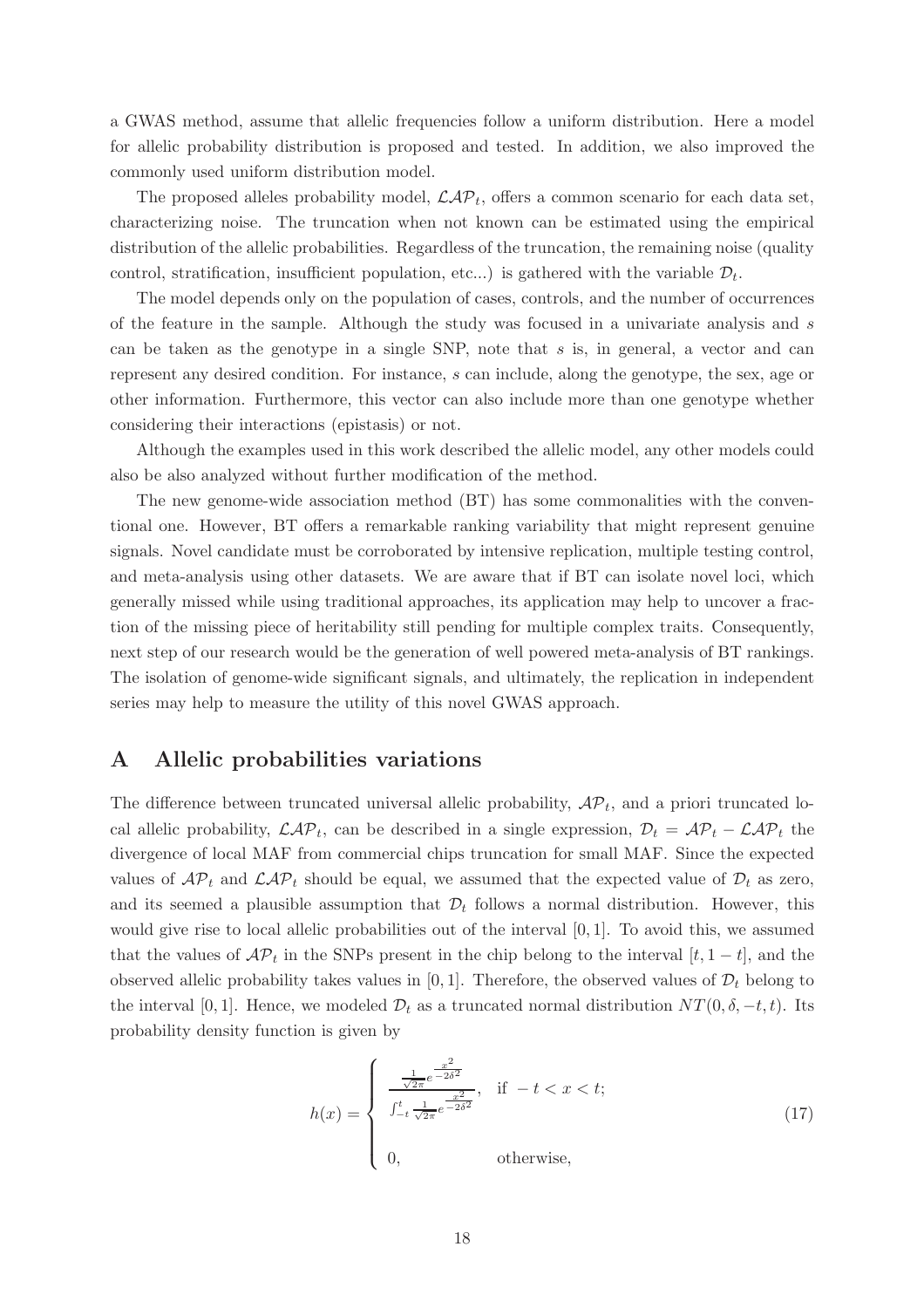The mean of  $\mathcal{D}_t$  is 0 and its variance is given by

$$
\sigma^{2}(\mathcal{D}_{t}) = \sigma_{D}^{2} = \delta^{2} \left( 1 - \frac{2 \frac{t}{\delta} \left( \frac{t}{\delta} \right)}{2 \Phi \left( \frac{t}{\delta} \right) - 1} \right)
$$

where  $\phi$  and  $\Phi$  are the PDF and CDF of the standard normal distribution  $N(0, 1)$ , respectively. If we take  $x=\frac{t}{\delta}$  $\frac{t}{\delta}$  then

$$
\sigma_D^2 = t^2 \left( \frac{1 - \frac{2x\phi(x)}{2\Phi(x) - 1}}{x^2} \right) = t^2 \left( \frac{1}{x^2} - \frac{2\phi(x)}{x(2\Phi(x) - 1)} \right).
$$

As  $\mathcal{AP}_t$  and  $\mathcal{D}_t$  were assumed to be independent the density function of

$$
\mathcal{LAP}_t = \mathcal{AP}_t + \mathcal{D}_t
$$

is the convolution of the probability density functions of  $\mathcal{AP}_t$  and  $\mathcal{D}_t$ :

$$
(g * h)(z) = \int_{-\infty}^{+\infty} g(z - x)h(x)dx
$$
\n(18)

### <span id="page-18-0"></span>B Properties of truncated allelic distribution

As  $\mathcal{AP}_t$  is distributed as  $Beta(\alpha, \alpha, t, 1-t)$ , the mean of  $\mathcal{AP}_t$  should be  $\mu_{\alpha,t} = 0.5$ . This can be easily deduced from its PDF  $g(a)$  (see [\(3\)](#page-3-0)).

In order to calculate the variance of  $\mathcal{AP}_t$ , it is convenient to use the incomplete beta function, which is defined as

$$
B(t; \alpha, \beta) = \int_0^t a^{\alpha - 1} (1 - a)^{\beta - 1} da.
$$

This function is related with the beta function  $Beta(\alpha, \beta)$  using the regularized incomplete beta function:

$$
I_t(\alpha, \beta) = \frac{\mathcal{B}(t; \alpha, \beta)}{\mathcal{B}(\alpha, \beta)}
$$

They satisfy the following properties [\(Paris](#page-23-11) [\[2010](#page-23-11)])

<span id="page-18-1"></span>
$$
B(\alpha + 1, \beta) = \frac{\alpha}{\alpha + \beta} B(\alpha, \beta)
$$
  
\n
$$
I_t(\alpha, \beta) = 1 - I_{1-t}(\beta, \alpha)
$$
  
\n
$$
I_t(\alpha + 1, \beta) = I_t(\alpha, \beta) - \frac{t^{\alpha}(1 - t)^{\beta}}{\alpha B(\alpha, \beta)}
$$
\n(19)

By [\(1\)](#page-2-0), the variance  $\sigma_{\alpha}^2$  of Beta $(\alpha, \alpha)$  is  $\frac{1}{4(2\alpha+1)}$ . Using [\(19\)](#page-18-1) we calculated the variance of the truncated beta distribution:

$$
\sigma_{\alpha,t}^{2} = \int_{t}^{1-t} \frac{a^{\alpha+1}(1-a)^{\alpha-1}}{\int_{t}^{1-t} r^{\alpha-1}(1-r)^{\alpha-1}} dr - \mu_{\alpha,t}^{2}
$$
\n
$$
= \frac{B(\alpha+2,\alpha)(I_{1-t}(\alpha+2,\alpha)-I_{t}(\alpha+2,\alpha))}{B(\alpha,\alpha)(I_{1-t}(\alpha,\alpha)-I_{t}(\alpha,\alpha))} - \frac{1}{4}
$$
\n
$$
= \frac{\alpha+1}{4\alpha+2} \frac{\frac{t^{\alpha}(1-t)^{\alpha}(4t-2)}{( \alpha+1)B(\alpha,\alpha)} + 1 - 2I_{t}(\alpha,\alpha)}{1 - 2I_{t}(\alpha,\alpha)} - \frac{1}{4}
$$
\n
$$
= \frac{1}{(4\alpha+2)B(\alpha,\alpha)} \frac{t^{\alpha}(1-t)^{\alpha}(4t-2)}{1 - 2I_{t}(\alpha,\alpha)} + \frac{\alpha+1}{4\alpha+2} - \frac{1}{4}
$$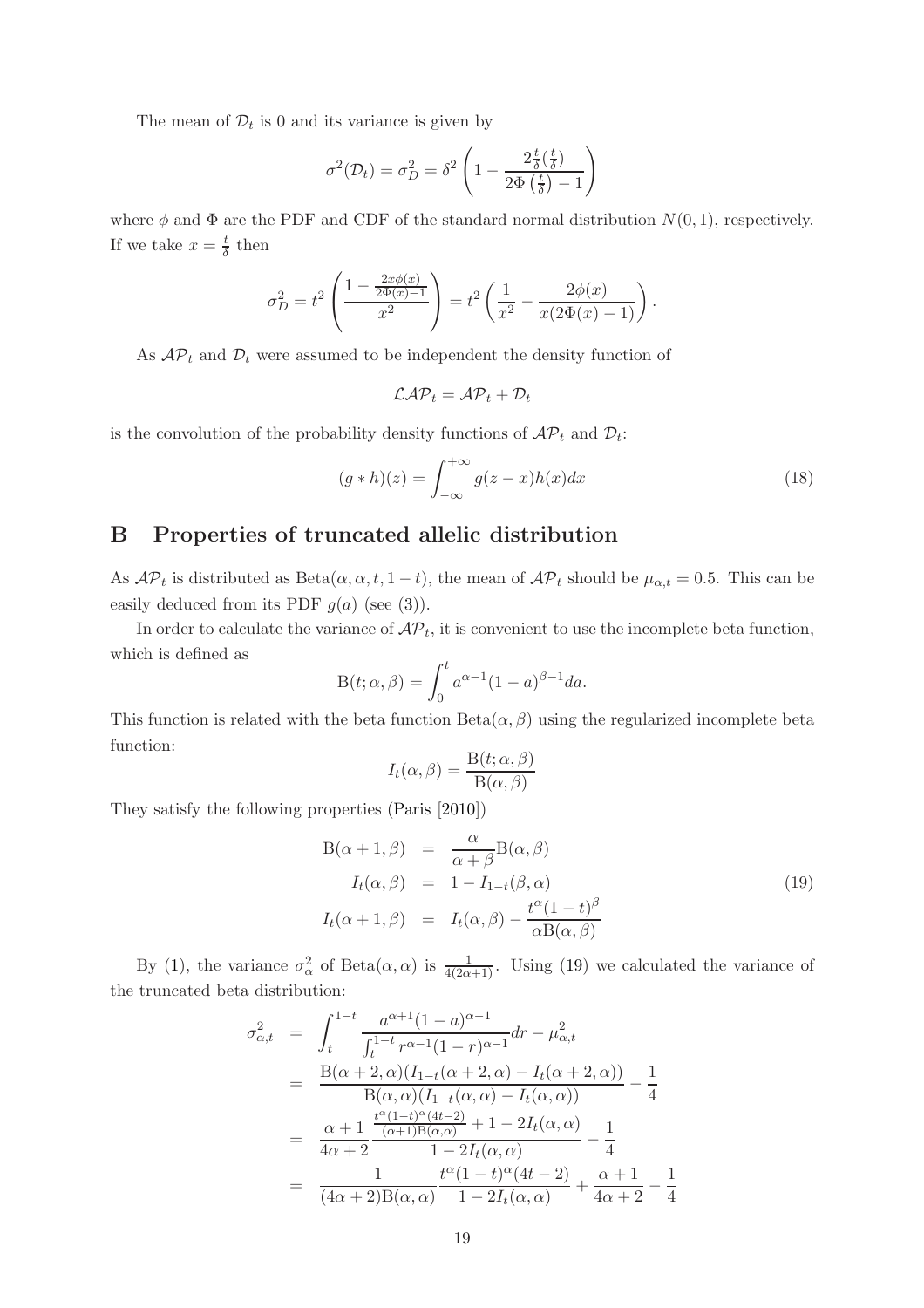Therefore, the variance of  $\mathcal{AP}_t$  is

$$
\sigma_u^2 = \sigma_{\alpha,t}^2 = \frac{1}{(4\alpha+2)B(\alpha,\alpha)} \frac{t^{\alpha}(1-t)^{\alpha}(4t-2)}{1-2I_t(\alpha,\alpha)} + \frac{\alpha+1}{4\alpha+2} - \frac{1}{4}.
$$
 (20)

Next, we needed the following technical lemma.

<span id="page-19-0"></span>**Lemma B.1.** Let  $f(x) = \frac{1}{x^2} - \frac{2\phi(x)}{x(2\Phi(x)-1)}$ . Then  $f(x)$  is decreasing for  $x > 0$ ,  $f(x) < \frac{1}{3}$  $rac{1}{3}$  for every  $x > 0$  and  $\lim_{x \to 0} f(x) = \frac{1}{3}$ .

*Proof.* First, we need to prove that  $f(x) < 0$ , if  $x > 0$ . For that, we consider the function  $g(x) = 2\Phi(x) - 1 + \frac{6x\phi(x)}{x^2 - 3}$ . Having in mind that  $\phi'(x) = -x\phi(x)$  and  $\Phi'(x) = \phi(x)$ , we have

$$
g'(x) = 2\phi(x)\left(1 + 3\frac{(1-x^2)(x^2-3) - 2x^2}{(x^2-3)^2}\right) = -\frac{4x^4\phi(x)}{(x^2-3)^2} \le 0.
$$

Thus, g is strictly decreasing function in each region where it is continuous, for example, the interval  $(0, \sqrt{3})$ . Let  $0 < x < \sqrt{3}$ . As  $g(0) = 0$ , we deduce that  $g(x) < 0$ . As  $x^2 - 3 < 0$ , we have  $0 < (x^2 - 3)g(x) = (2\Phi(x) - 1)(x^2 - 3) + 6x\phi(x)$ . Pleanly  $(2\Phi(x) - 1)(x^2 - 3) + 6x\phi(x)$ is also positive if  $x \geq \sqrt{3}$ . This proves that  $(2\Phi(x) - 1)(x^2 - 3) + 6x\phi(x) > 0$  for every  $x > 0$ . Using that  $2\Phi(x) - 1, x^2 > 0$ , we deduce that  $\frac{3-x^2}{3x^2}$  $\frac{3x^2}{3x^2} - \frac{2\phi(x)}{x(2\Phi(x)-1)} < 0$  and hence

$$
f(x) = \frac{1}{x^2} - \frac{2\phi(x)}{x(2\Phi(x) - 1)} = \frac{1}{3} + \frac{3 - x^2}{3x^2} - \frac{2\phi(x)}{x(2\Phi(x) - 1)} < \frac{1}{3},
$$

as desired.

Using L'Hôpital rule, we have  $\lim_{x\to 0} \frac{2\Phi(x)-1}{x\phi(x)} = \lim_{x\to 0} \frac{2}{1-x^2} = 2$ . Applying L'Hôpital again, we have

$$
\lim_{x \to 0} \left( \frac{1}{x^2} - \frac{2\phi(x)}{x(2\Phi(x) - 1)} \right) = \lim_{x \to 0} \frac{2\Phi(x) - 1 - 2x\phi(x)}{x^2(2\Phi(x) - 1)}
$$
\n
$$
= \lim_{x \to 0} \frac{x\phi(x)}{2\Phi(x) - 1 + x\phi(x)} = \lim_{x \to 0} \frac{1}{\frac{2\Phi(x) - 1}{x\phi(x)} + 1} = \frac{1}{3}
$$

To prove that  $f(x)$  is decreasing for  $x > 0$ , we consider the following functions

$$
\psi(x) = 2\Phi(x) - 1
$$
  
\n
$$
\alpha(x) = (x^4 - 2x^2 + 3)\sqrt{x^4 + 2x^2 + 9} + x^6 - x^4 + 5x^2 - 9.
$$
  
\n
$$
h(x) = 2\psi(x) - x\phi(x)(x^2 + 1 + \sqrt{x^4 + 2x^2 + 9}).
$$

We claim that  $\alpha(x) > 0$  for every  $x > 0$ . For that we use the following equality

$$
(x4 - 2x2 + 3)2(x4 + 2x2 + 9) - (x6 - x4 + 5x2 - 9)2 = 32x4.
$$
 (21)

Therefore

$$
(x4 - 2x2 + 3)2(x4 + 2x2 + 9) > (x6 - x4 + 5x2 - 9)2.
$$

Moreover,  $x^4 - 2x^2 + 3 = (x^2 - 1)^2 + 2 > 0$  and, if  $0 < x < 1$  then  $x^6 - x^4 + 5x^2 - 9 < 0$ . Thus, if  $0 < x < 1$  then  $(x^4 - 2x^2 + 3)\sqrt{x^4 + 2x^2 + 9} > -x^6 + x^4 - 5x^2 + 9$ , or equivalently  $\alpha(x) > 0$ . This equality also holds for  $x > 1$  because both  $x^4 - 2x^2 + 3$ ,  $x^4 + 2x^2 + 9$  and  $x^6 - x^4 + 5x^2 - 9$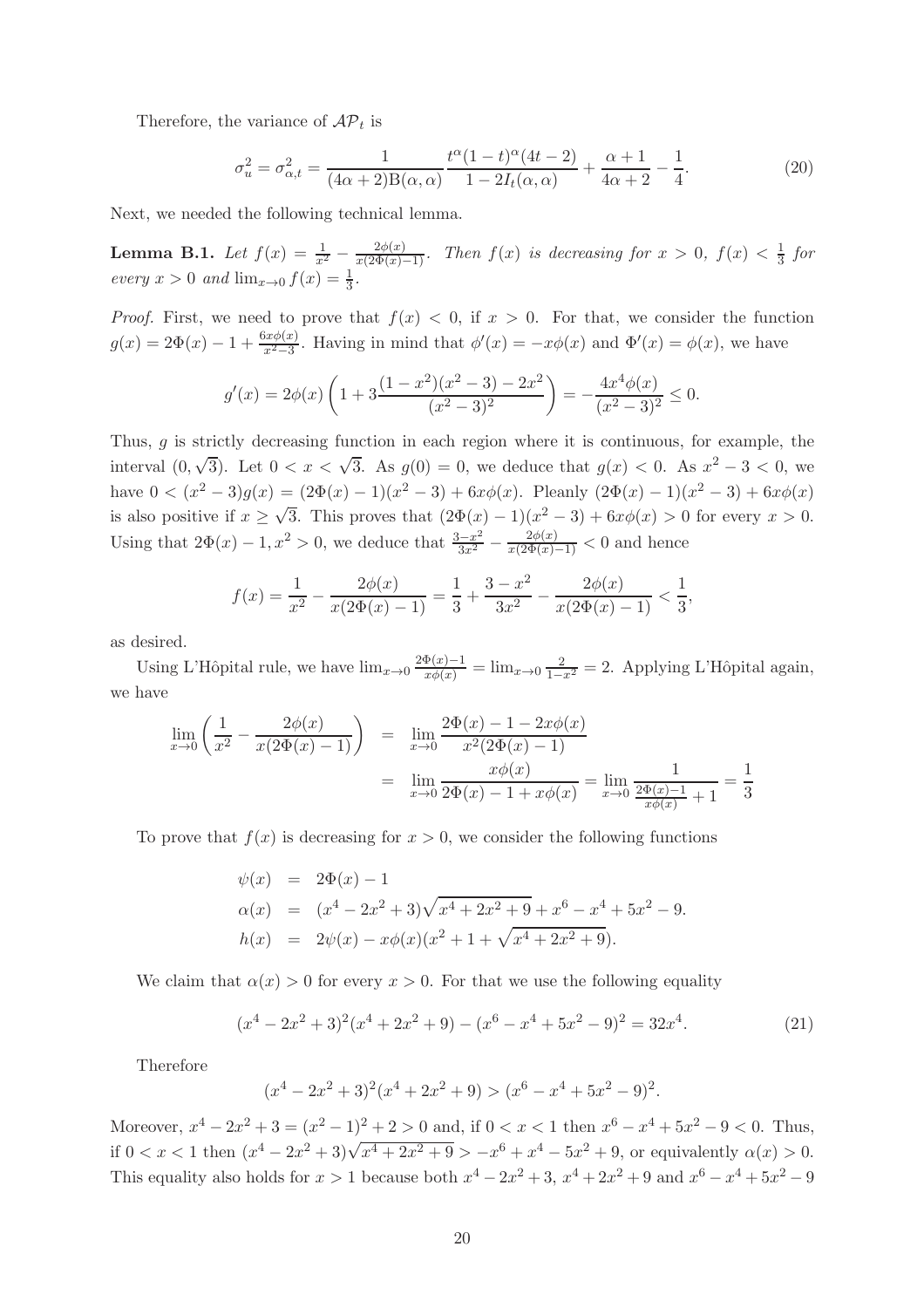are increasing for  $x > 1$ . Therefore if  $x > 1$  then  $\alpha(x) \ge \alpha(1) = 2\sqrt{12} - 4 > 0$ . This proves the claim.

Let  $x > 0$ . As

$$
h'(x) = \phi(x) \left( 4 + x^2(x^2 + 1 + \sqrt{x^4 + 2x^2 + 9}) - \left( 3x^2 + 1 + \sqrt{x^4 + 2x^2 + 9} + \frac{x(4x^3 + 4x)}{2\sqrt{x^4 + 2x^2 + 9}} \right) \right)
$$
  
\n
$$
= \frac{\phi(x)}{\sqrt{x^4 + 2x^2 + 9}} \left( (x^4 - 2x^2 + 3)\sqrt{x^4 + 2x^2 + 9} + (x^2 - 1)(x^4 + 2x^2 + 9) - 2x^2(x^2 + 1) \right)
$$
  
\n
$$
= \frac{\phi(x)}{\sqrt{x^4 + 2x^2 + 9}} \left( (x^4 - 2x^2 + 3)\sqrt{x^4 + 2x^2 + 9} + x^6 - x^4 + 5x^2 - 9 \right)
$$
  
\n
$$
= \frac{\phi(x)\alpha(x)}{\sqrt{x^4 + 2x^2 + 9}}
$$

we conclude that h is an increasing function, therefore,  $h(x) > h(0) = 0$ . Equivalently

<span id="page-20-1"></span>
$$
\psi(x) > \frac{x\phi(x)(x^2 + 1 + \sqrt{x^4 + 2x^2 + 9}}{2}.\tag{22}
$$

As the greatest root of the quadratic polynomial  $q(T) = T^2 - (x^3 + x)\phi(x)T - 2x^2\phi(x)^2$  is  $x\phi(x)(x^2+1+\sqrt{x^4+2x^2+9})$  $\frac{2}{2} \frac{2}{\sqrt{2}}$ , inequality [\(22\)](#page-20-1) implies that  $q(\psi(x)) > 0$ . Hence

$$
f'(x) = -\frac{2}{x^3} - 2\frac{-x^2\phi(x)\psi(x) - \phi(x)\psi(x) - 2x\phi(x)^2}{x^2\psi(x)^2} = -\frac{2q(\psi(x))}{x^3\psi(x)^2} < 0.
$$

Thus f is decreasing for  $x > 0$ , as desired.

By Lemma [B.1](#page-19-0) we have  $0 \leq \sigma_D^2 \leq \frac{t^2}{3}$  $\frac{1}{3}$ . As  $\mathcal{AP}_t$  and  $\mathcal{D}_t$  are independent, the variance of  $\mathcal{LAP}_t = \mathcal{AP}_t + \mathcal{D}_t$  is  $\sigma_l^2 = \sigma_u^2 + \sigma_D^2$ , hence,

$$
\sigma^2_u \leq \sigma^2_l \leq \sigma^2_u + \frac{t^2}{3}.
$$

Notice that the case  $\sigma_l^2 = \sigma_u^2 + \frac{t^2}{3}$  $\frac{t^2}{3}$  occurs for the highest degree of noise, i.e., when  $\mathcal{D}_t$  has maximum variance  $\sigma_D^2 = \frac{t^2}{3}$  $\frac{12}{3}$ .

## <span id="page-20-0"></span>C The effects of a genotype s:  $\varphi_s$ ,  $\Psi_s^\epsilon$

We defined the discrete random variable  $\mathcal{F}$ , which takes only two values 0 and 1 depending on whether the individual is a control or a case, respectively. Let  $M_{0s}$  and  $M_{1s}$  be the number of controls and cases with the given genotype s, respectively, and let  $M_s = M_{0s} + M_{1s}$ . Let  $b_s$ denote the theoretical probability of being a case for an individual with genotype s in a GWAS with  $N_0$  controls and  $N_1$  cases.

We assumed that the presence of the genotype multiply by a factor  $\varphi_s$  as the probability of presenting a phenotype. We denoted the probability of having the phenotype for the individuals with genotype s in the general population as  $c_s$ . Let p be the expected value of  $c_s$ , which is usually called the prevalence of the phenotype in the general population. Therefore,

$$
p\varphi_s = c_s = P(\mathcal{F} = 1|s) = \frac{P(\mathcal{F} = 1, s)}{P(s)} = \frac{P(\mathcal{F} = 1)P(s|\mathcal{F} = 1)}{P(s)} = \frac{pP(s|\mathcal{F} = 1)}{P(s)}
$$

 $\Box$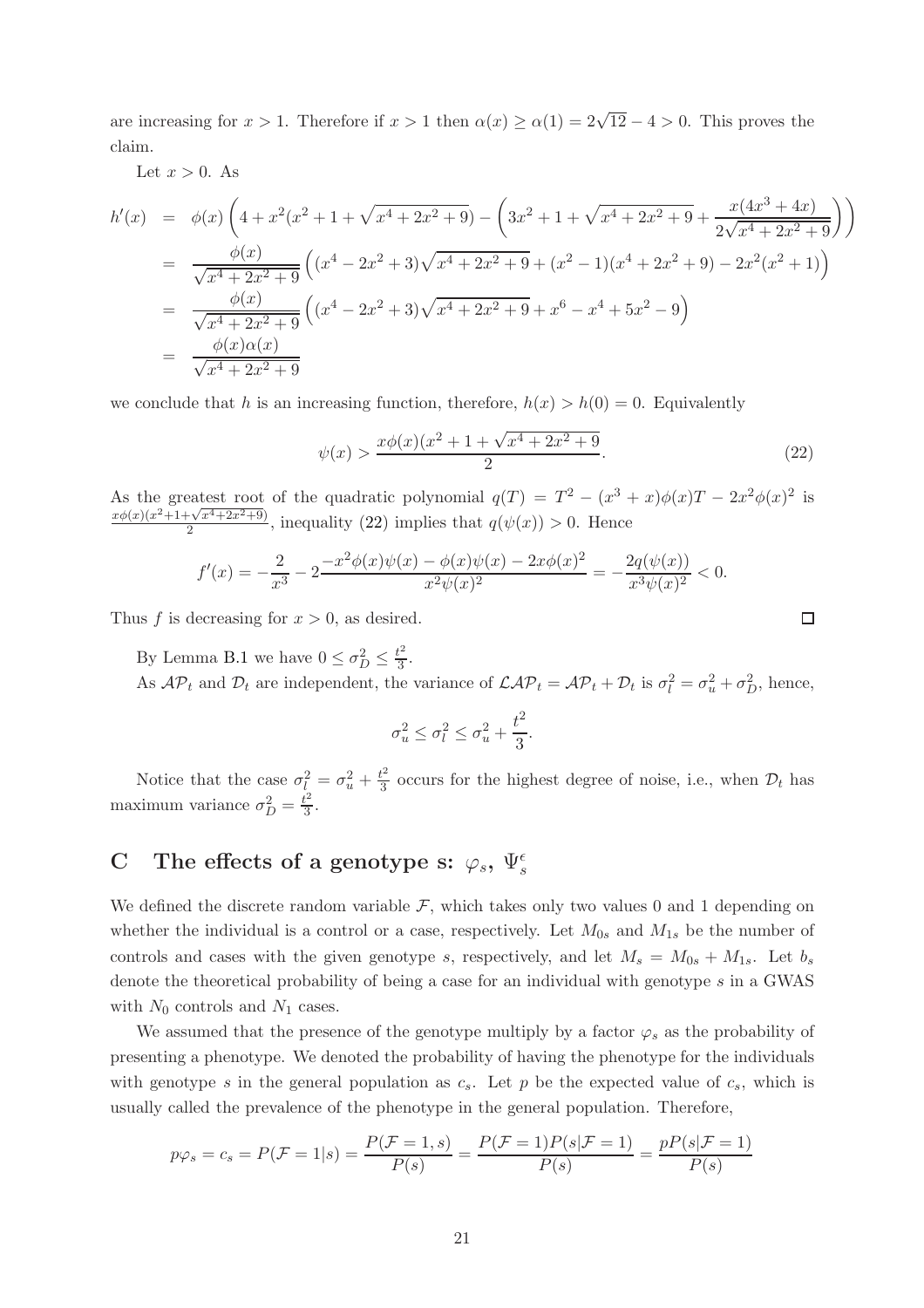Since controls are a representation of the population and cases are a sample of individuals with the phenotype, then we can compute the following estimations:

$$
b_s \approx \frac{M_{1s}}{M_s}
$$
,  $P(s) \approx \frac{M_{0s}}{N_0}$  and  $P(s|\mathcal{F}=1) \approx \frac{M_{1s}}{N_1}$ 

Therefore

$$
\varphi_s \approx \frac{N_0}{N_1} \frac{M_{1,s}}{M_{0,s}} = \frac{N_0}{N_1} \frac{M_{1,s}/M_s}{1 - M_{1,s}/M_s} = \frac{N_0}{N_1} \frac{\hat{b}_s}{1 - \hat{b}_s}
$$

and so

$$
\widehat{b}_s = \frac{c_s N_1}{pN_0 + c_s N_1} = \frac{1}{\frac{pN_0}{c_s N_1} + 1} = \frac{\varphi_s N_1}{N_0 + \varphi_s N_1}.
$$

Next, we proceeded as in the tests statistics defined in  $(10)$  for the new  $b_s$  that takes into account the effect of the genotype s. Therefore, we may construct similar statistics in the same way as above, where the decision rule at a  $100(1 - \epsilon/2)\%$  are

Accept 
$$
H'_0
$$
 if  $\omega'_{\epsilon/2,\varphi} \le \widehat{b}_s \le \omega'_{1-\epsilon/2,\varphi}$  (23)

Reject  $H'_0$ otherwise

where  $Pr(\text{Beta}(\alpha'_{M_s}, \beta'_{M_s}) < \omega'_{\epsilon/2,\varphi}) = Pr(\text{Beta}(\alpha'_{M_s}, \beta'_{M_s}) > \omega'_{1-\epsilon/2,\varphi}) = \epsilon/2$ , and

$$
\alpha'_{M_s} = \frac{\varphi N_1}{N_0 + \varphi N_1} \left( \frac{M_s (N_0 + \varphi N_1 - 1)}{N_0 + \varphi N_1 - M_s} - 1 \right) \quad \text{and} \quad \beta'_{M_s} = \frac{N_0}{N_0 + \varphi N_1} \left( \frac{M_s (N_0 + \varphi N_1 - 1)}{N_0 + \varphi N_1 - M_s} - 1 \right)
$$

Here, we defined a new parameter, called the critical effect of the genotype s, with a certain confidence level  $\epsilon$  as the effect value,  $\varphi_s$ , of the expected distribution under the decision rule [\(13\)](#page-8-0) where  $b_s = q'_{1-\epsilon/2}$  if  $b_s > \hat{b} = \frac{N_1}{N}$  $\frac{N_1}{N}$  or  $b_s = q'_{\epsilon/2}$  if  $b_s \leq \hat{b} = \frac{N_1}{N}$  $\frac{N_1}{N}$ .

That is, the critical effect size  $\Psi_s^{\epsilon}$  of genotype s at a  $\epsilon$  confidence level is the greatest real number  $\varphi_s$  (respectively lowest), such that the test given by [\(10\)](#page-7-1) for  $b_s = \frac{\varphi_s N_1}{N_0 + \varphi}$  $\frac{\varphi_s N_1}{N_0 + \varphi N_1}$  rejects the null hypothesis.

### <span id="page-21-0"></span>D Relationships among the models

Figure [7](#page-22-7) shows how the models of CT and BT could be connected. Each considered variable (AA, BB or AB) was treated as a different model. This implies that there is no one-to-one correspondence between CT and BT models. For instance, the allelic CT model is not equal to the probability of being case with the allele  $A$  or  $B$ , as analyzed in BT model. On the contrary, both cases  $(A \text{ and } B)$  must be taken into account when compared to the allelic CT model.

Thus, there are eight models in the BT which seems to be of interest: allele A  $(A)$ , allele B  $(B)$ , dominant of A (AA∪AB), recessive of A (AA), dominant of B (AB∪BB), recessive of B  $(BB)$ , homozygous  $(AA \cup BB)$  and heterozygous  $(AB)$ . Thus, summarizing that there are five interesting models for CT against eight meaningful models for the new BT.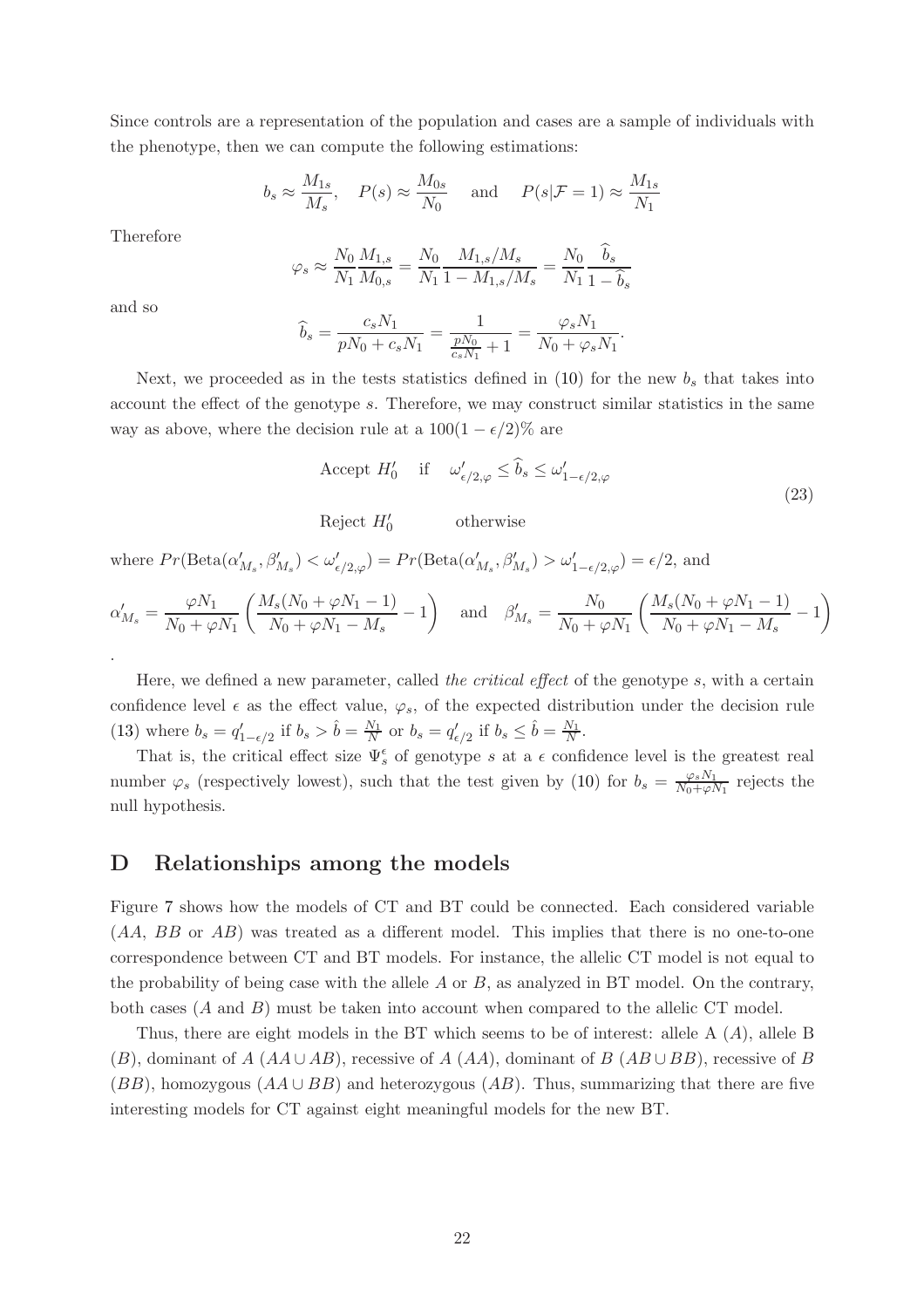<span id="page-22-7"></span>

Figure 7: Paired models, *i.e.* relationships between the models of Conventional Test (CT), composed by allelic, heterozygous, recessive, and dominant; the new test proposed, called the Beta Test (BT), composed by allele A (BT  $a = A$ ), allele B (BT  $a = B$ ),  $s = AA$  (BT  $s = 0$ ),  $s = AB$  (BT  $s = 1$ ),  $s = BB$  (BT  $s = 2$ ), dominant of A (BT  $s =$ DomA), dominant of B (BT  $s =$ DomB), and homozygous (BT  $s =$ Hom).

### References

- <span id="page-22-0"></span>DM Altshuler, RA Gibbs, L Peltonen, and et al. Integrating common and rare genetic variation in diverse human populations. Nature, 467(7311):52–8, 2010.
- <span id="page-22-3"></span>C Antúnez, M Boada, A González-Pérez, and et al. The membrane-spanning 4-domains, subfamily a (ms4a) gene cluster contains a common variant associated with alzheimer's disease. Genome Medicine., (3(5)), 2011, May 31.
- <span id="page-22-4"></span>J Cohen. A coefficient of agreement for nominal scales. Educational and Psychological Measurement, 20 (1):37-46, 1960.
- <span id="page-22-5"></span>KD Coon, AJ Myers, DW Craig, and et al. A high-density whole-genome association study reveals that apoe is the major susceptibility gene for sporadic late-onset alzheimer's disease. J Clin Psychiatry, 68(4):613–8, 2007, Apr.
- <span id="page-22-6"></span>EH Corder, AM Saunders, WJ Strittmatter, and et al. Gene dose of apolipoprotein e type 4 allele and the risk of alzheimer's disease in late onset families. Science, 13(261(5123)):921–3, 1993, Aug.
- <span id="page-22-2"></span>PI de Bakker, MA Ferreira, X Jia, and et al. Practical aspects of imputation-driven meta-analysis of genome-wide association studies. Hum Mol Genet, 17(R2):R122–8, 2008.
- <span id="page-22-1"></span>KA Frazer, DG Ballinger, DR Cox, and et al. A second generation human haplotype map of over 3.1 million snps. Nature, 449(7164):851–61, 2007.